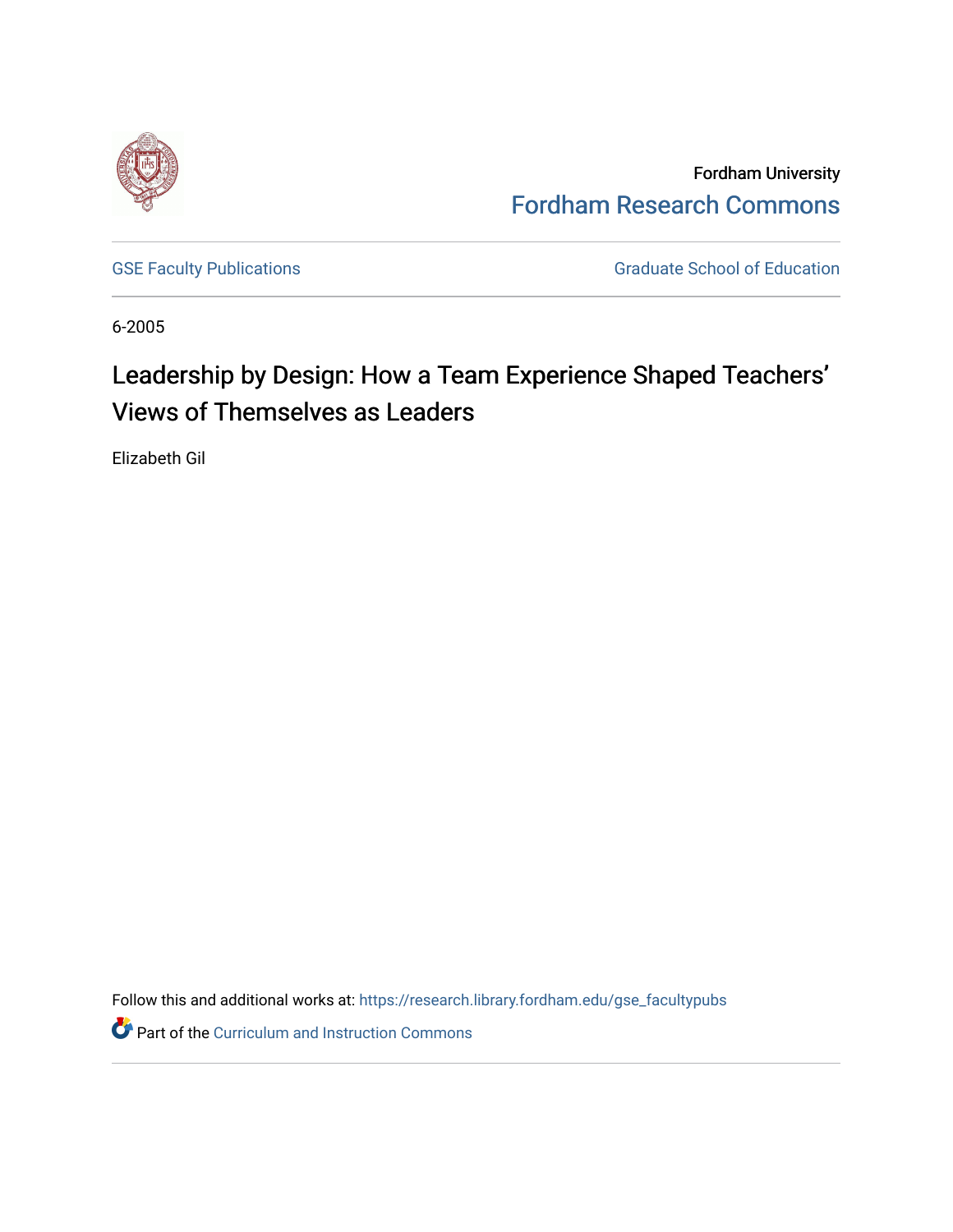# **Leadership by Design: How a Team Experience Shaped Teachers' Views of Themselves as Leaders**

Elizabeth Gil Teachers Network Leadership Institute, June 2005

"Teachers cannot restrict their attention to the classroom alone, leaving the larger setting and purposes of schooling to be determined by others. They must take active responsibility for the goals to which they are committed, and for the social setting in which these goals may prosper. If they are not to be mere agents of others…they need to determine their own agency through a critical and continual evaluation of the purposes, the consequences, and the social context of their calling" (Zeichner & Liston, 1996, as cited in Day, 1999).

#### **QUESTION**

When I began to consider what I felt was an important question about my school environment, I turned to my thoughts on leadership in my school building. I wanted to know: "How does a teacher's level of involvement in planning or facilitating professional development impact his/her view of him/herself as a teacher/leader in a school?" As time passed and I refined my question, I specifically considered one group of teachers in my school. I wondered: How have teachers' perceptions of themselves as leaders evolved over the course of their membership on the school's Design Team. The Design Team is a body within the school charged with furthering the goals of the school's improvement initiatives through the Comprehensive School Reform (CSR) grant awarded the school.

#### **RATIONALE FOR STUDY**

If professional development is to be meaningful and valuable to teachers, it is necessary to know what teachers want to learn, from whom /how they want to learn it and give them a part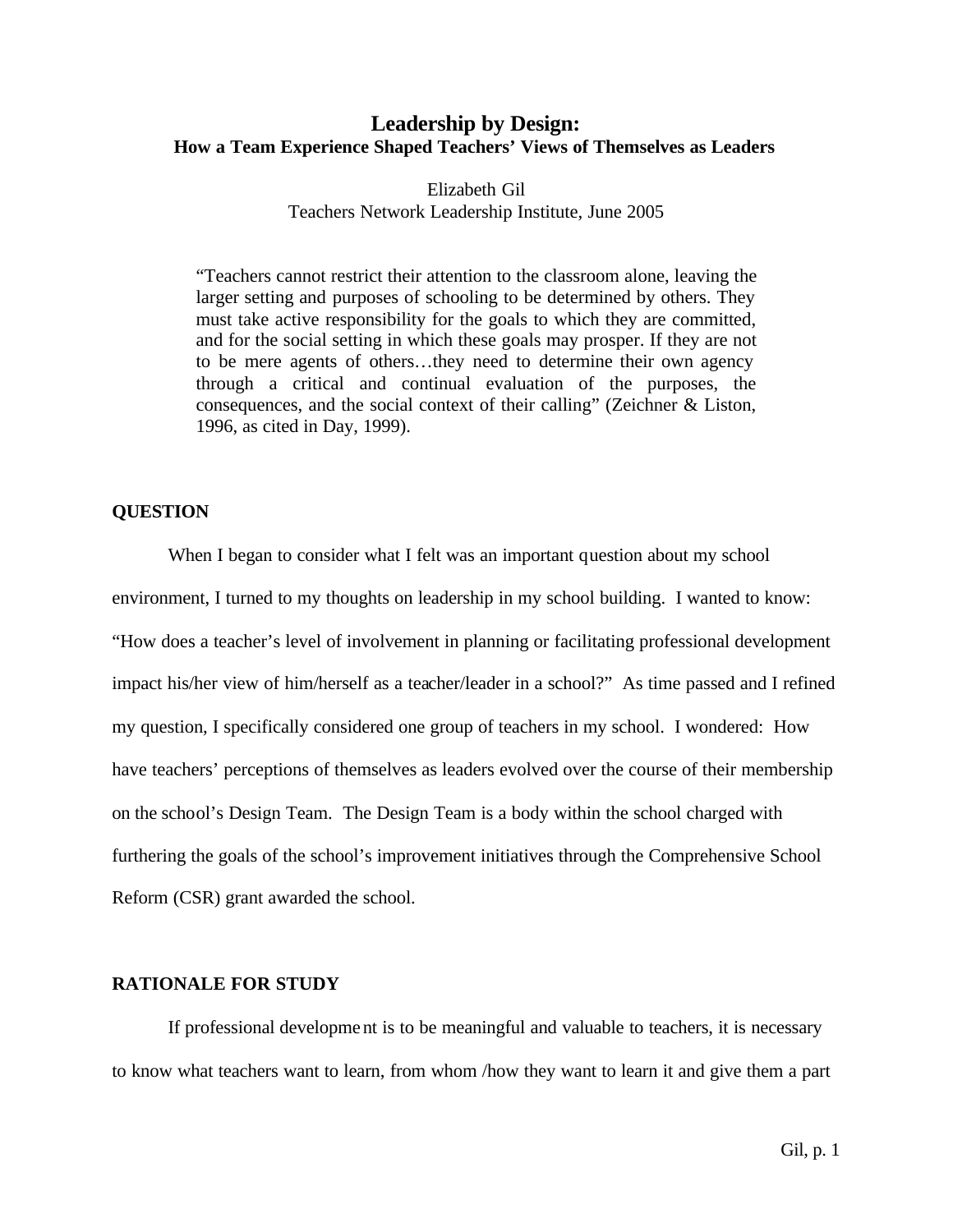in creating it. When teachers see themselves as active participants (from advisors, to planners, all the way to facilitators), they are more likely to buy into professional development activities, strategies, implementation, etc. Teachers want to be heard. By getting input from them and planning around their needs, professional development becomes more meaningful to teachers. When the teachers feel more invested, they will also be more likely to take on leadership roles in the school and to take ownership of improvement initiatives.

#### **BACKGROUND CONTEXT**

The Region 2 school at which I work serves approximately 690 students in prekindergarten through eight. Located in the Bronx, the majority, about 84%, of the population is Latino, with many students being immigrants from the Caribbean and Latin America. About 16% of the students at the school are African American and about .4% of students are Caucasian and "others." Approximately 20% of the students receive full-or part time special education. The school is comprised of monolingual and bilingual classes in both general and special education. About 27% of the students at my school are English Language Learners (ELLs), with Spanish as the dominant language among the ELL population. The majority of students are from low-income families, and approximately 90% of students qualify for free lunch. The school shares the school building and all of its facilities with two other schools.

 There are approximately 60 teachers, including classroom and cluster teachers, service providers, and coaches, lead teachers, and grant facilitators. There are also 13 paraprofessionals in the school. Historically, the 36-year-old school has experienced little teacher turnover. Several teachers have served the school for over 30 years. However, in recent years, due to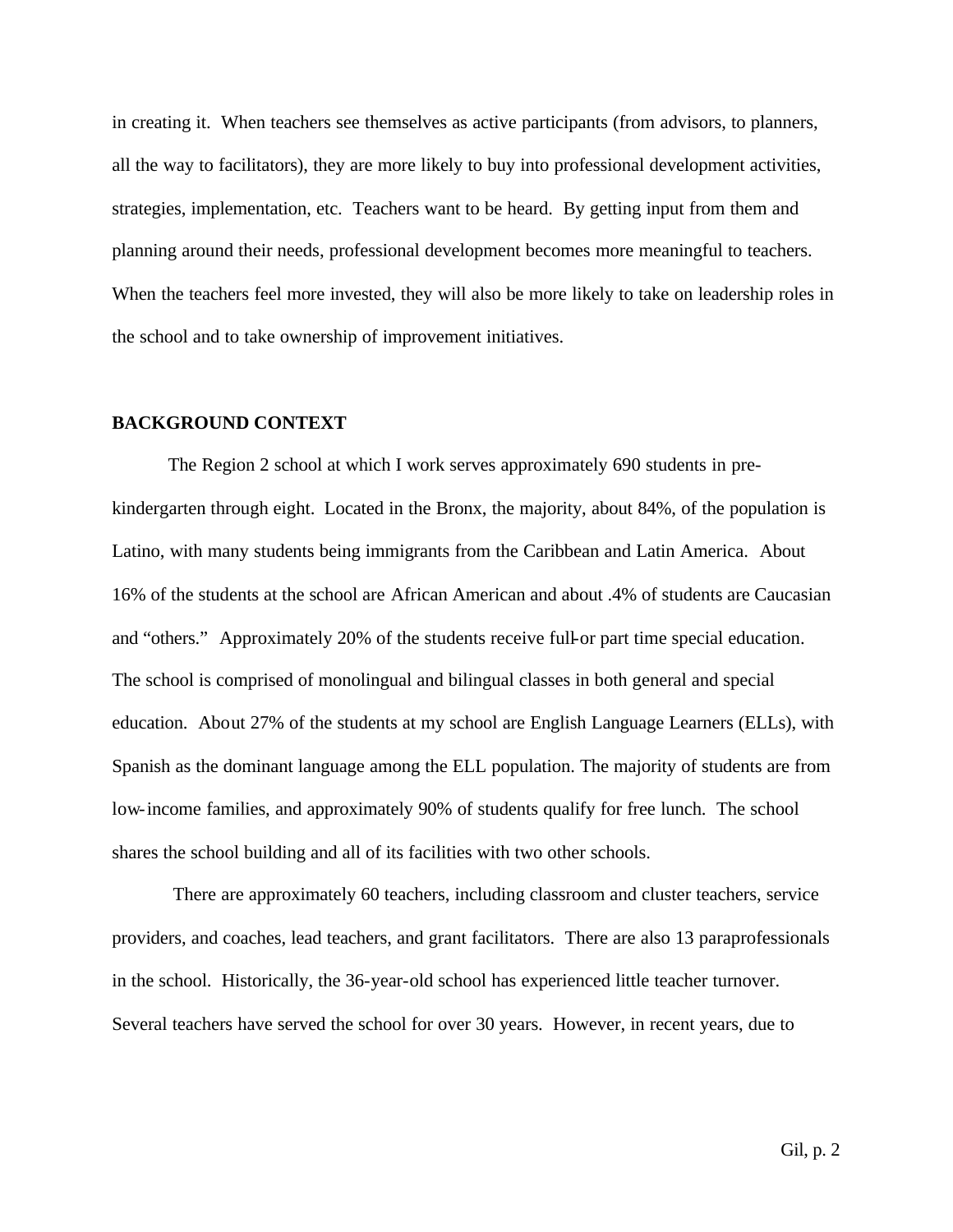several retirements, the school has seen a rise in the number of new teachers in the building as well as teachers who have been in the profession for less than five years.

Over the last three years, school has been implementing a Comprehensive School Reform (CSR) grant. The goal of the CSR Program is to ultimately raise student achievement in the school by making changes and improvements in the way certain aspects of the school are organized. Among the reforms implemented to positively affect student achievement and school improvement has been to "distribute educational leadership" within the school building. This strand of school improvement would include having teachers take on more active leadership roles regardless of having or not having specific, official "leadership" titles within the school building.

Using grant funding and consultant support, the school established a Design Team comprised of faculty and administration. The Design Team concept is part of a model proposed by Co-nect, a company that was selected as the school's CSR program partner. This team helped to set goals within the school in terms of school-wide student activities and professional development planning. In its charter, developed in year two of the CSR Program's implementation, the Team put down on paper its purpose:

> "The Design Team will move the school in a positive direction by being an advocate for all stakeholders (parents, teachers, students, community and administrators). We will take action and responsibility for improvement by working together with all groups to achieve concrete results."

Additionally, the team's goals included a focus on school environment, motivation and connections between the school community and the surrounding neighborhood.

Prior to the school's receiving the CSR grant, professional development was conducted by those whose job descriptions explicitly stated that conducting professional development was a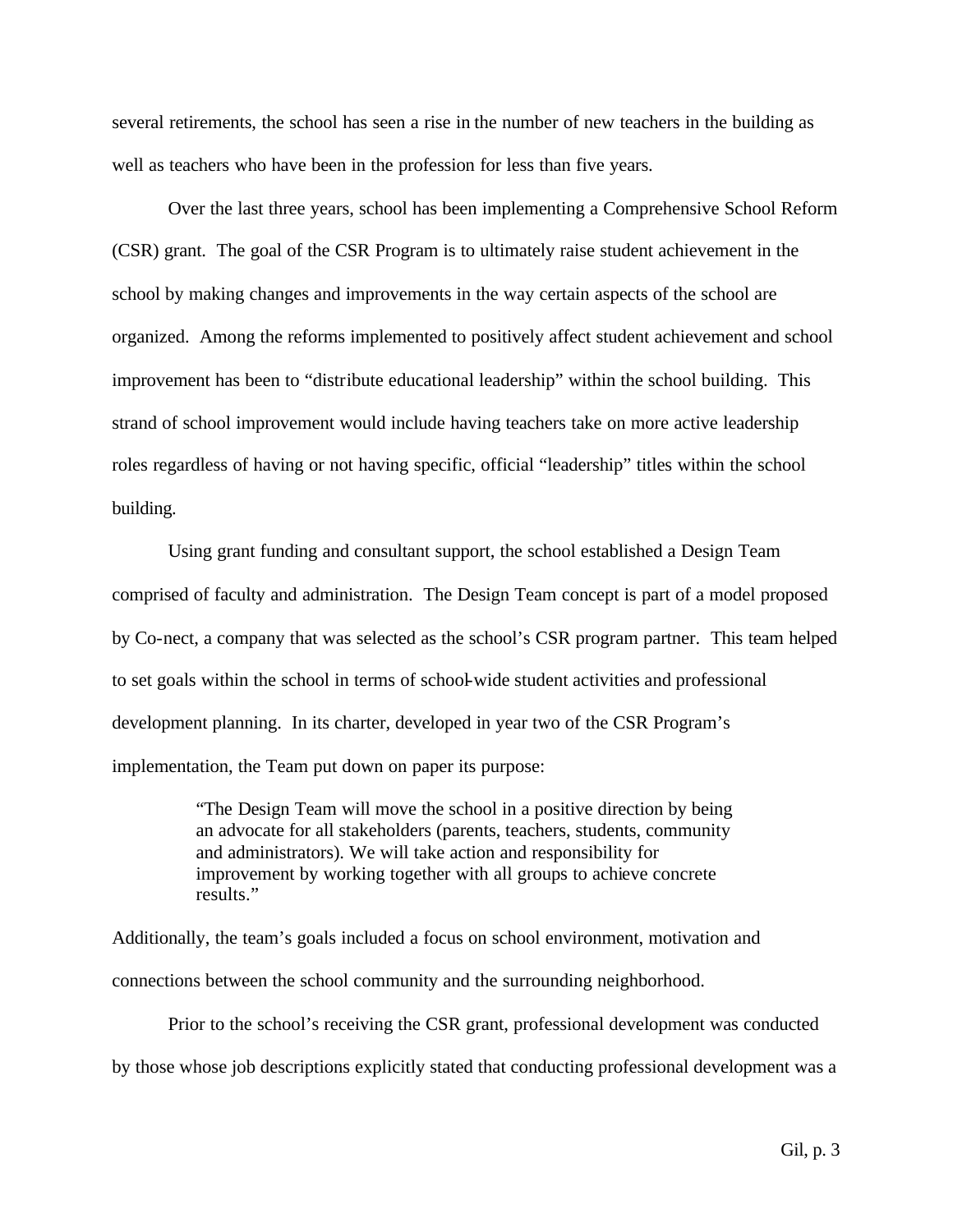job responsibility. Among a major goal of professional development planning under the CSR grant throughout the last three years has been teacher and staff choice and self-selection in professional development and greater direct involvement in the planning of professional development. Our rationale for this approach was that when a someone takes a personal interest in what he is learning and sees relevance in it, he is more likely to become engaged and active in that learning process. For teachers, this means working more closely with relevant topics and encountering more personally meaningful professional development. With effective professiona l development, teachers are more likely to implement and benefit from learning about effective practices. In turn, student achievement is impacted because the teacher brings a useful bag of tools to meet student needs and help them reach standards and goals.

Conversely, when professional development is dictated, especially in a blanket manner, it may be/is less effective. Under this approach, teachers do not have a voice or a choice in the topics they are being "developed" in. They may have sessions that they feel do not meet their needs and are therefore, not relevant to themselves or their teaching practice. This context opens or widens a gap between teachers' goals and those being mandated, which the teachers are expected to implement. There is sometimes a gap between what those setting the mandates feel is a priority and what the teachers themselves feel they need. As a result, teachers feel that those setting the guidelines for professional development are not event familiar with teaching, learning and school needs.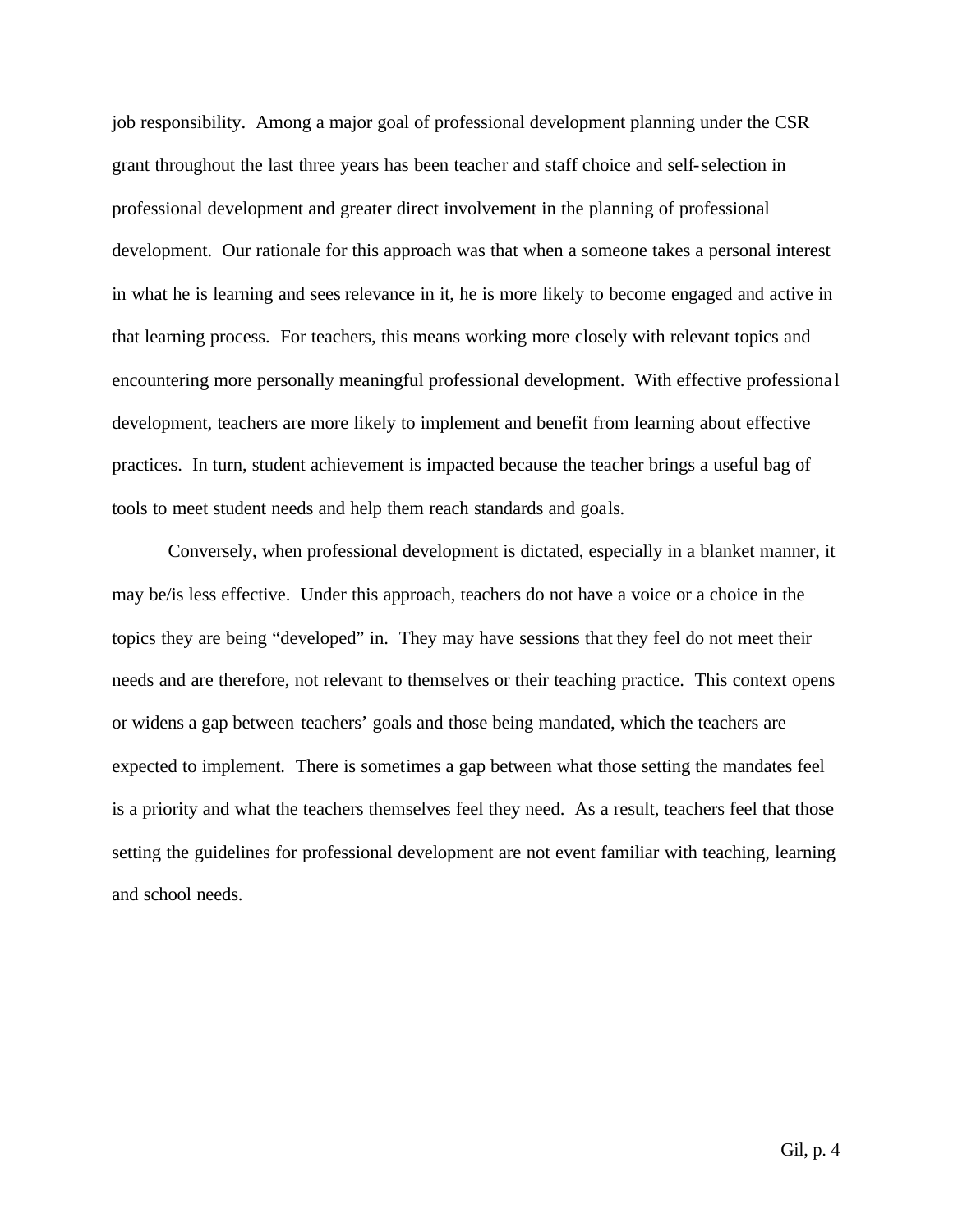#### **RESEARCH (THE BIG IDEAS)**

Among the themes discussed in the literature I studied in my research were community and professional growth, change agents in schools, adult learning, and systems of professional development.

In *Improving Schools From Within: Teachers, Parents, And Principals Can Make The Difference*, Roland S. Barth looks at how different players in a school view their roles and each other, how schools may become places of collegiality, and building communities of learners and leaders. Barth also discusses how people in school communities learn to lead. The author stresses the notion that lasting improvements in public education must come from schools themselves. Teachers, those closest to students, are best qualified to promote change. The principal has the opportunity to empower teachers by making them part of the decision-making process. Barth also believes that without teachers' professional growth, students in school will not be able to grow either (p. 50).

*Guiding School Change: The Role and Work of Change Agents* (Rust and Friedus, 2001) is comprised of writings that address how those in the position of facilitating change navigate their contexts, how they prepare to meet their needs, and the partnerships formed in the course of promoting reform.

Zemke and Zemke's "Adult Learning: What Do We Know For Sure?" (1995) discusses what has been studied about this subgroup of learners. They write about the characteristics of adult learners, as established by learning theory, motivation to learn, and how curriculum for adult learners can be designed for effective training experiences. Among the recommendations include relevance to the learner's personal goals and an understanding of participants' entry level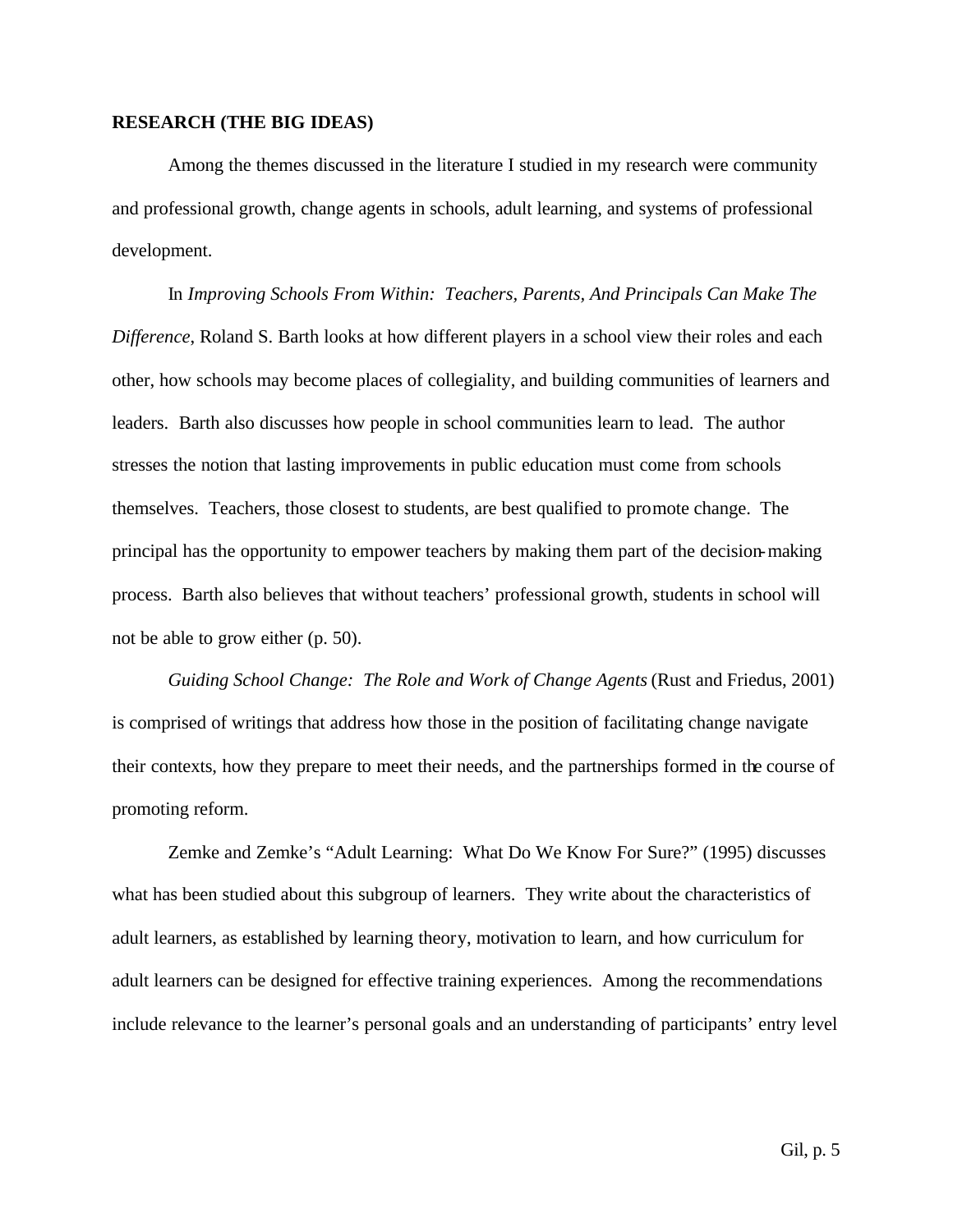knowledge. Learning should be integrated with what learners already know and take into consideration learning-style differences.

In "The Looming Danger Of A Two-Tiered Professional Development System," Dennis Sparks (2004) describes how two different systems of professional development can impact a school environment. Establishing a professional development system that "relies on scripts and mandates rather than on learning communities and continuous improvement" (p. 304) is detrimental to teacher growth. Sparks calls for a "system that advocates the development of professional communities and exercise professional judgement" (p. 304). Sparks states that in this type of system, there are collective goals, use of data and other evidence in decision-making, discussions of educational issues and institutional policies as well as "supportive collegial interactions" (p. 304). The result of a professional development system based on professional community results in "growth in professional judgement and skills" (p. 304). Te achers "see improvements in student learning and feel the increased confidence and motivation" that improvements produce. Sparks fear that the scripted, mandated tier of professional development is often at play in schools with the neediest of students.

Just as Barth believes that teacher growth affects student growth, so Sparks believes that "Students' deep understanding…is based on teachers' deep understanding of what they teach. Students' abilities to [innovate] solutions…are linked to the opportunities that their teachers have to approach their work in the same way," (p. 305).

Finally, in Thomas Guskey's (2003) "What Makes Professional Development Effective?", the author examines 13 lists of "effective" professional development. He finds that while the lists vary and are somewhat inconsistent, there are characteristics that appear on many of the lists. These include the need for time, and "collegiality and collaborative exchange" (p. 749). Most of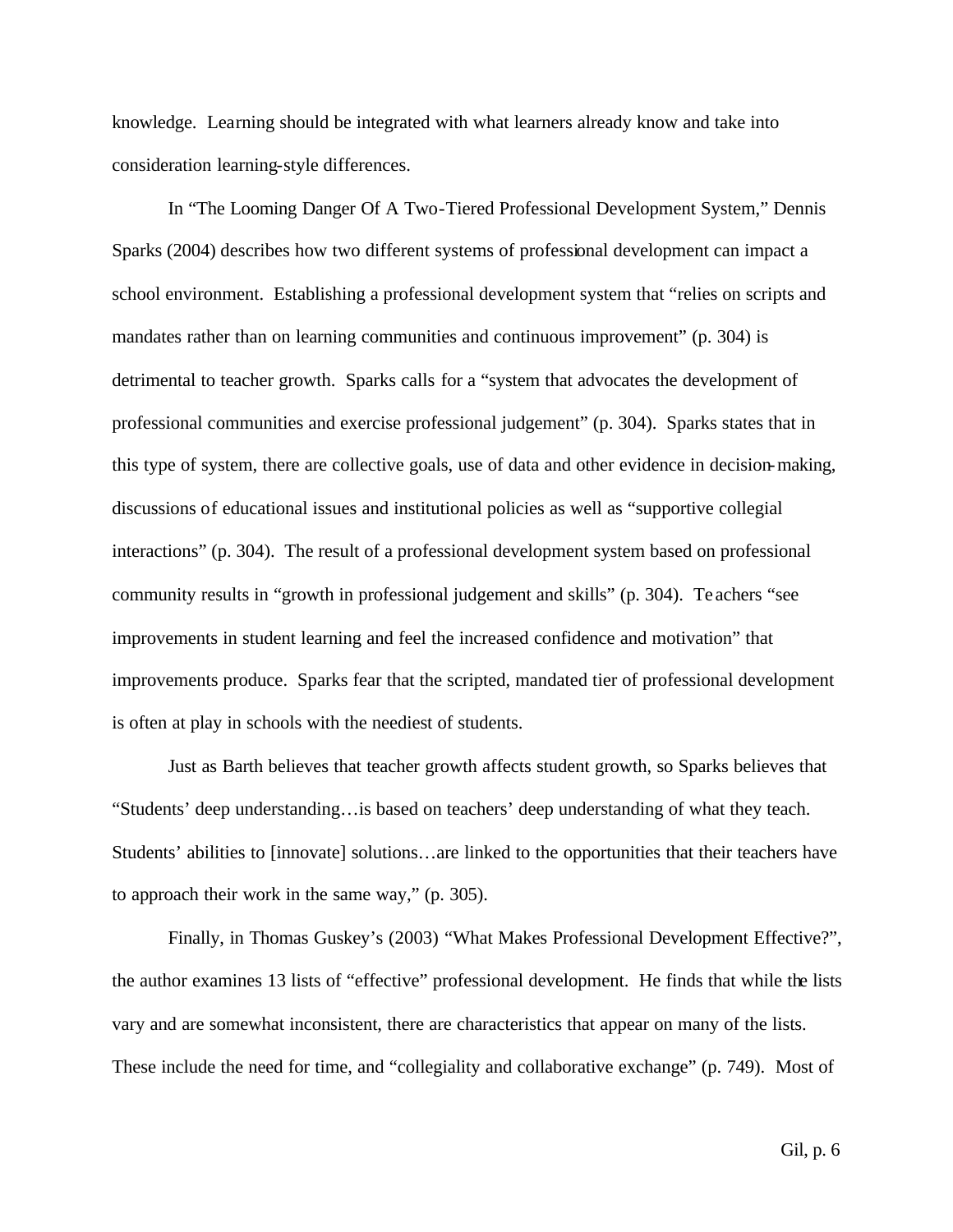the lists also call for evaluation processes. Guskey concludes that "the characteristics that influence the effectiveness of professional development are multiple and highly complex" (p. 750). Finally, the author states that "a single list of characteristics and guidelines" may never emerge, but that developing criteria with clear descriptions for "effectiveness" will guarantee progress in the efforts to improve professional development endeavors.

#### **TOOLS**

Several tools were used in the research process to answer my questions about the possible connections between teachers' levels of involvement in planning or facilitating professional development and their perceptions of themselves as leaders. The tools I chose helped me to gain insight into happenings during the research period, to refine my question, and to be able to see any trends that might arise. I kept a log over several months. There was a survey about leadership and professional development given to teachers and paraprofessionals at the school. Additionally, members of the school's Design Team were interviewed in order to find out how they viewed themselves as leaders in the school. Some staff members who are not Design Team members were asked about their perceptions of the Design Team. Data collected from CSR Summer Training feedback forms in spring of 2004 and spring of 2005 were also used.

Throughout the research period, I recorded my reflections and observations as they pertained to leadership, our school's reform efforts, and my role as a facilitator in the reform initiatives. Reviewing the log's entries, I would be able to see what themes and ideas were recurring and which came to the forefront in relation to my observations about leadership. The log was kept for a period of four months, from February until June of 2005.

In order to see how teachers perceive leadership and professional development in my school, I developed a survey. After looking at the survey format, I made some changes that I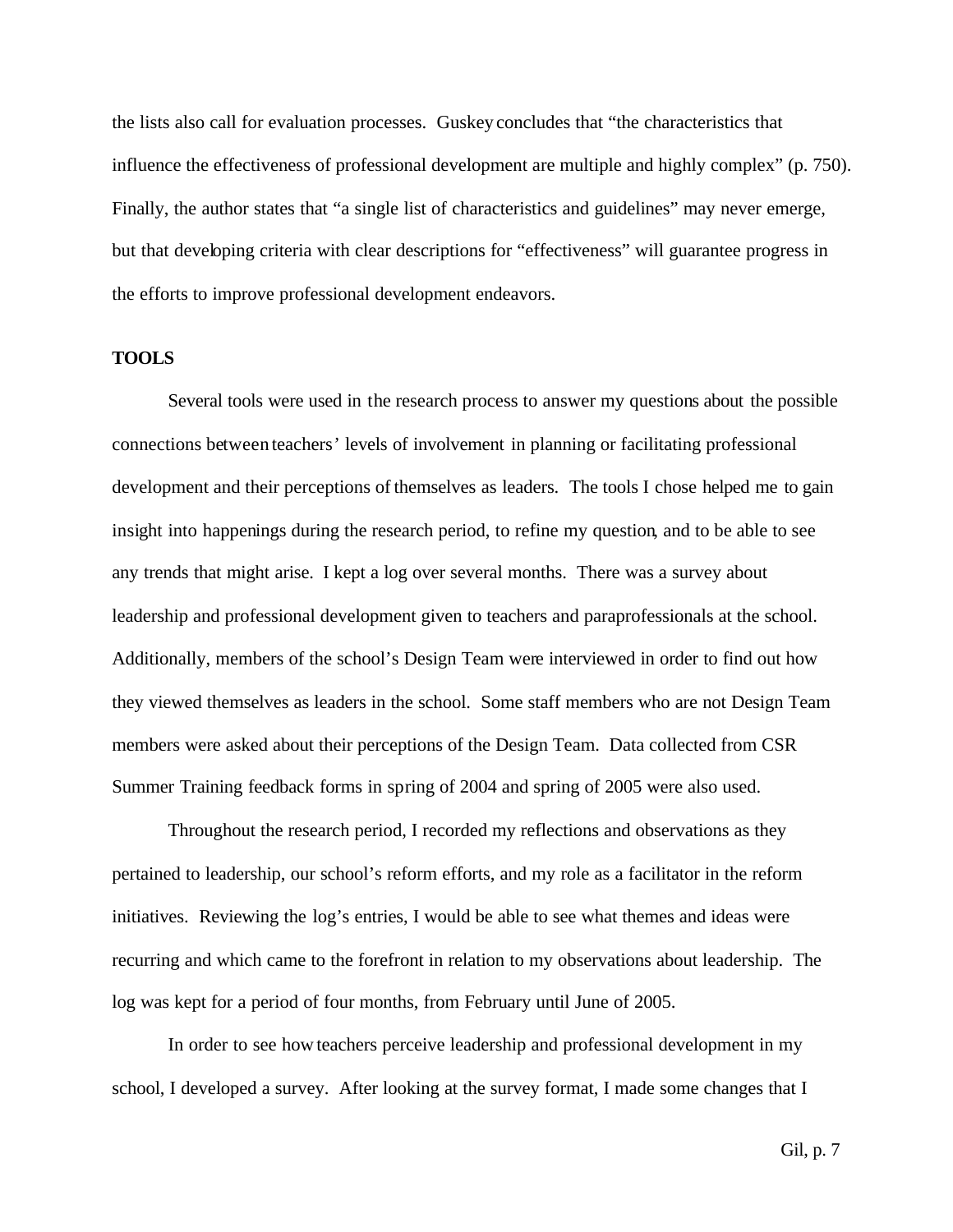believed would make data analysis easier as well as make responding less time-consuming. The survey was then shared with the school principal who offered feedback in writing on the survey. The survey and principal feedback were then shared with the Design Team. During a meeting the Team made decisions about wording and about questions that might be added in order to gauge what teachers felt were their beliefs on leadership and involvement. During the meeting discussion about leadership and professional development took place to ensure that questions did not imply one type of response or another. Once the survey suggestions had been updated once more, the latest revision of the survey was discussed with the principal on behalf of the Design Team. The final decisions made, the survey was given to the school's teachers during a faculty conference.

Surveying and collecting data from as much of the staff as possible offered some insight into possible links between professional development and leadership. However, in order better to hone in on these possible links, Design Team members themselves were interviewed and asked more directly about their role on the Design Team.

Interviews of Design Team members served as a follow-up to the leadership survey and addressed the question about the members' perceptions of themselves as leaders throughout the CSR Grant period. and through their Design Team experience. This information also offered insight into how members perceived our work on the Team.

Finally, comparing CSR Summer Training feedback forms from spring 2004 and spring 2005 offered data regarding staff members' willingness to take lead roles in the summer professional development program. Along with responding to their availability and in what topics and workshops interested them, respondents were asked if they would be willing to help plan or facilitate workshops in the program.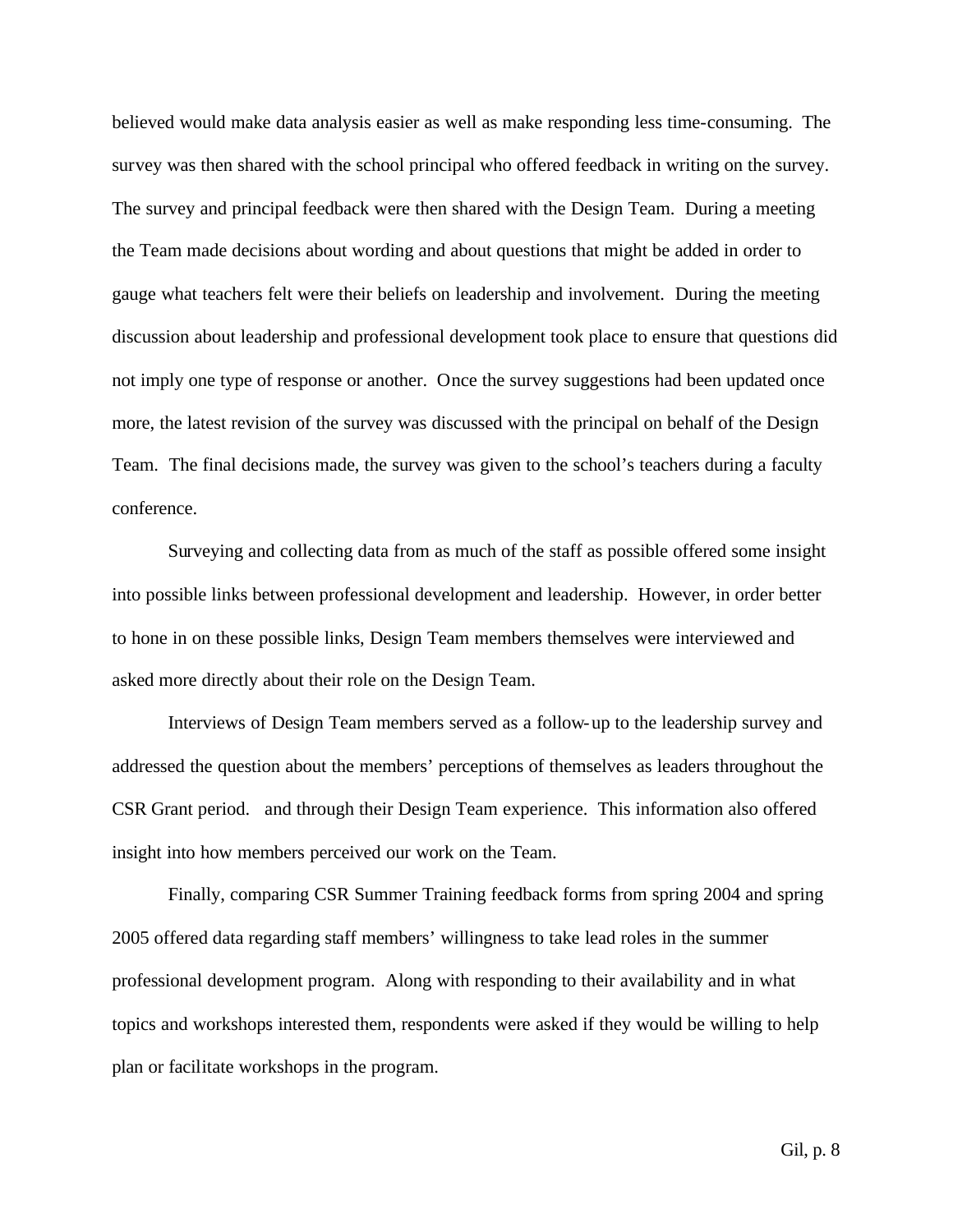# **DATA**

In reviewing the entries in the log I kept over the research period, I noted several recurring themes. On several occasions, I wrote about the need for support in any endeavors that are initiated. I wrote about administrative support in terms of funding resources, recommendations made, and in finding opportunities to encourage growth and leadership, and aiding in expansion of one's role from the classroom. I also expressed concern over "bringing it [the leadership survey] out the right way" (February 17, 2005), referring to planning for how best to get feedback from as much staff as possible. In other entries, I referred to planning in terms of how we set up professional development, for offering teachers and paraprofessionals more options, and for having a vision in planning. In further writing about having a vision, I wrote about the importance of communicating this vision and tone- and culture-setting in a school environment.

Collaboration also stood out as I read through the log. On several occasions, I wrote about the positive feelings I had when I was able to collaborate with the Design Team. I wrote about getting "input" from the Team. I "literally had five sets of eyes looking at the survey...it was a great feeling and a reminder about how good working with others can be" (March 11, 2005). In relation to the dissemination and collection of completed leadership surveys, I wrote "The Design Team backed up the initiative and that was great" (March 28, 2005).

Throughout my writings, I also reflected upon how I wanted to proceed in terms of data collection, and my wonderings about what kinds of results the leadership survey and Design Team interview would hold. Twice, I also wrote about where and how I might see the link between professional development and leadership.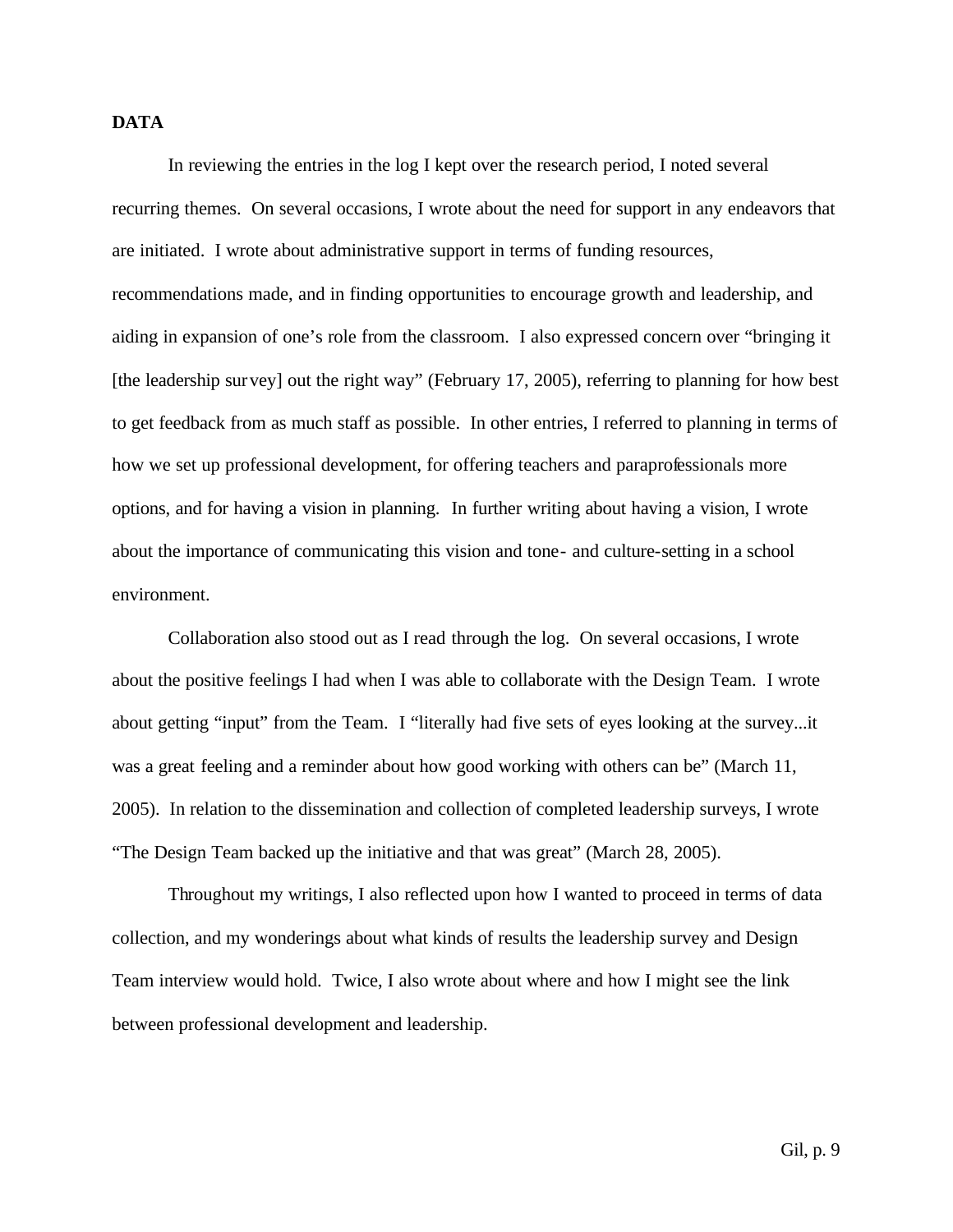Staff surveys consisted of open-ended and closed-ended questions. Initial information requested by the survey dealt with staff member's years of experience, what populations they worked with and what role they played in the school. Of the 40 surveys returned, 34 were completed by teachers, and three were completed by paraprofessionals. Three respondents checked "other" or did not specify their role in the school. One of those three specified the role of coach. No survey respondents identified themselves as administrators.

Respondents were asked, "Who could have leadership roles in your school building?" and were asked to mark all of the roles that could apply. Teachers, coaches, School Leadership Team members, Design Team members, and the Parent Coordinator received the most responses. Table 1 specifies the exact responses on this question.

| <b>Table 1</b>                                                      |     |  |  |
|---------------------------------------------------------------------|-----|--|--|
| Who could have leadership roles in your school building? $(n = 40)$ |     |  |  |
| Teachers                                                            | 81% |  |  |
| Coaches                                                             | 74% |  |  |
| School Leadership Team Members                                      | 69% |  |  |
| Design Team Members                                                 | 67% |  |  |
| Parent Coordinator                                                  | 60% |  |  |
| Parents                                                             | 55% |  |  |
| Paraprofessionals                                                   | 40% |  |  |
| <b>Security Officers</b>                                            | 40% |  |  |
| Custodians                                                          | 31% |  |  |
| Other                                                               | 17% |  |  |
| No response                                                         | 2%  |  |  |

The survey addressed questions about characteristics of leaders. Respondents were asked to select the five characteristics that they felt were "most important for leaders to have." Several of the respondents selected more than five qualities, feeling that it was too difficult to limit their responses to five. Thirty-two of the respondents selected "respect for all community members," while "good communication skills" garnered 26 responses and 20 people selected "good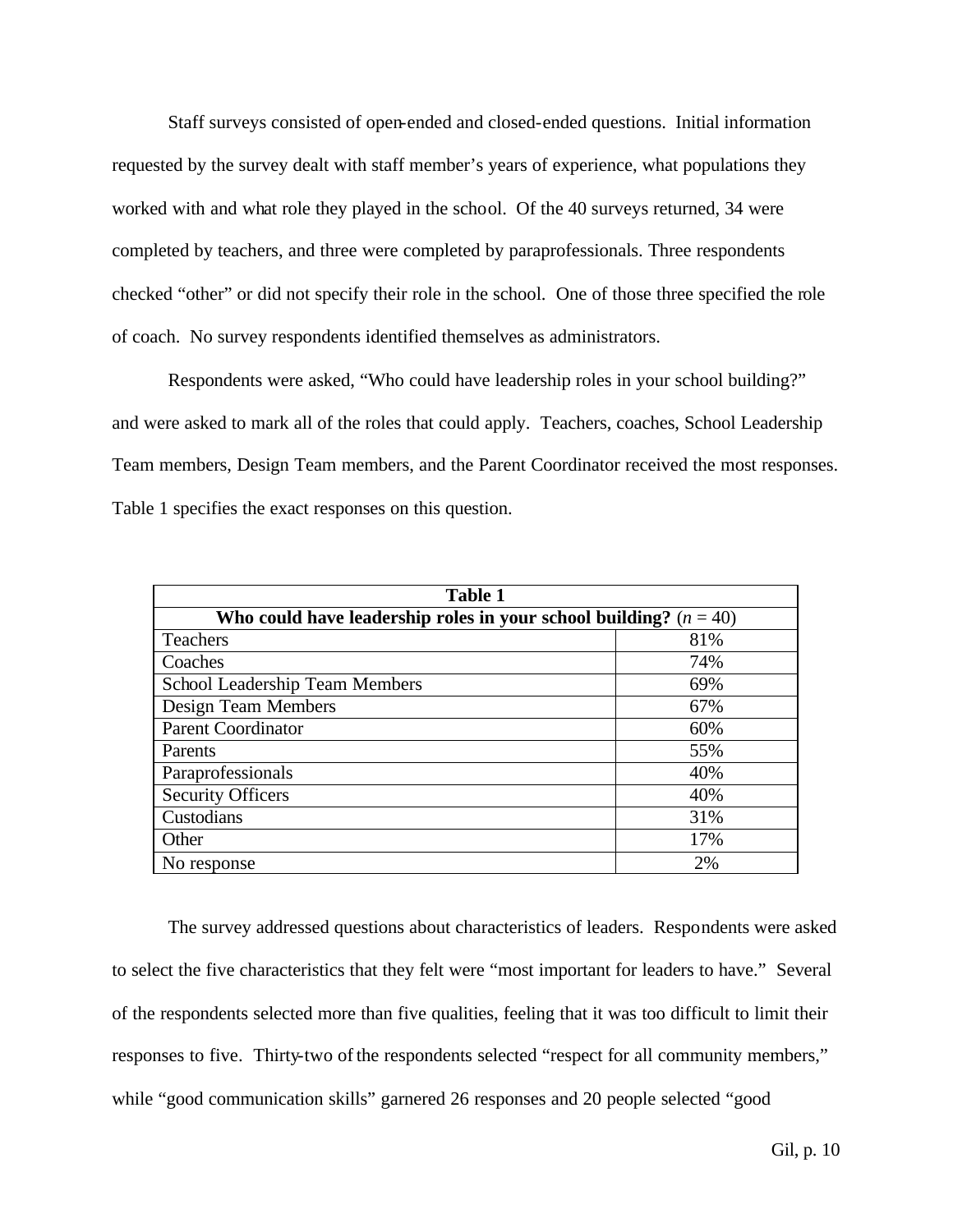listening skills." Motivating others was checked 19 times, and "expertise in their field," "interpersonal skills," and "instructional knowledge" all received 18 responses. Table 2 illustrates the exact ranking of qualities as marked by the respondents.

| <b>Table 2</b>                      |                                                                            |  |  |  |
|-------------------------------------|----------------------------------------------------------------------------|--|--|--|
|                                     | Characteristics You Feel Are Most Important for Leaders to Have $(n = 40)$ |  |  |  |
| Respect for all community members   | 32                                                                         |  |  |  |
| Good communication skills           | 26                                                                         |  |  |  |
| Good listening skills               | 19                                                                         |  |  |  |
| Ability to motivate others          | 18                                                                         |  |  |  |
| Interpersonal skills                | 18                                                                         |  |  |  |
| <b>Instructional knowledge</b>      | 18                                                                         |  |  |  |
| Flexibility                         | 17                                                                         |  |  |  |
| Approachability                     | 16                                                                         |  |  |  |
| Friendliness                        | 15                                                                         |  |  |  |
| Sense Of Humor                      | 13                                                                         |  |  |  |
| <b>Firmness</b>                     | 9                                                                          |  |  |  |
| <b>Ability To Assign Tasks</b>      | 8                                                                          |  |  |  |
| Authority                           | 7                                                                          |  |  |  |
| <b>Strong Organizational Skills</b> | 3                                                                          |  |  |  |
| Decisiveness                        | 3                                                                          |  |  |  |
| <b>Strong Opinions</b>              |                                                                            |  |  |  |
| Other: Life-Long Learner            |                                                                            |  |  |  |

Three-fourths of respondents felt that they had opportunities to "exercise leadership in the school." The majority felt they did this "in the classroom." The Design Team was the second most chosen response, with 14 responses. Selecting curriculum materials and serving on committees both garnered 13 responses.

Half of the respondents had participated in planning professional development while a little less that fifty percent had facilitated professional development. The most popular response for why respondents had agreed to participate in either of these manners was "being encouraged" to do so. One-fourth of respondents thought they had "something to offer" and one-fourth "felt [their] involvement would be positively received." Nine respondents felt that who invited them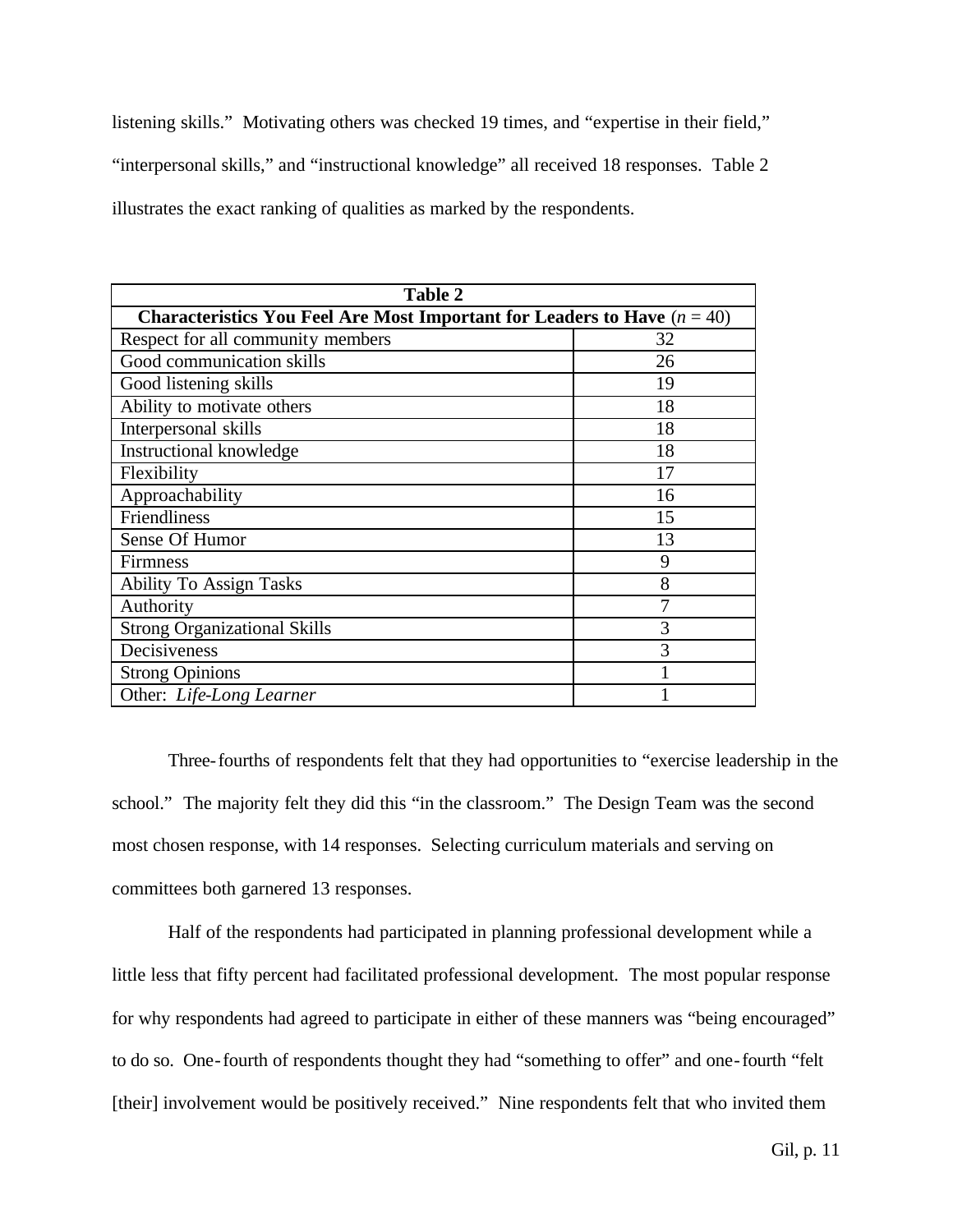to participate was a deciding factor. The format of the professional development and the planning time available followed with seven responses each.

Thirty-five respondents (87.5%) liked seeing a variety of presenters in professional development. Twenty-five thought that sharing would lead to "more collaboration." Fifteen felt that seeing "a colleague other than an administrator, coach, or consultant facilitating professional development" made them think "I can suggest topics for future training."

When asked when they felt that their leadership skills had "flourished most in the school," there were some telling answers about what people felt. One respondent said "When I feel validated as a person and as a professional in my field. That is when I feel encouraged take on more of a leadership role." Others referred to their voices being heard. "When we have been able to express ourselves, be heard, and action taken based on our input" and "When we were allowed to be open and honest!" Two others expressed that their leadership skills flourished when they felt utilized: "when  $\overline{my}$  abilities were put to use" and "as the math test time was approaching…teachers were more interested…and I was able to plan PD that really addressed the teachers' needs ..." The final open ended response was "when the topic or content is related to interest group." Interest groups were an initiative proposed by the Design Team in the second year of the CSR Grant award period. Staff members self selected into either the family support for learning group, the technology integration group, or the project-based learning group. Facilitators for each group were Design Team members and non-Design Team members. Table 3 shows all of the checked off responses.

Respondents were asked when they felt their engagement had been the greatest and were asked to mark all choices that applied. People were most engaged in professional development outside the building, followed by "interest groups." This question also received some of the

Gil, p. 12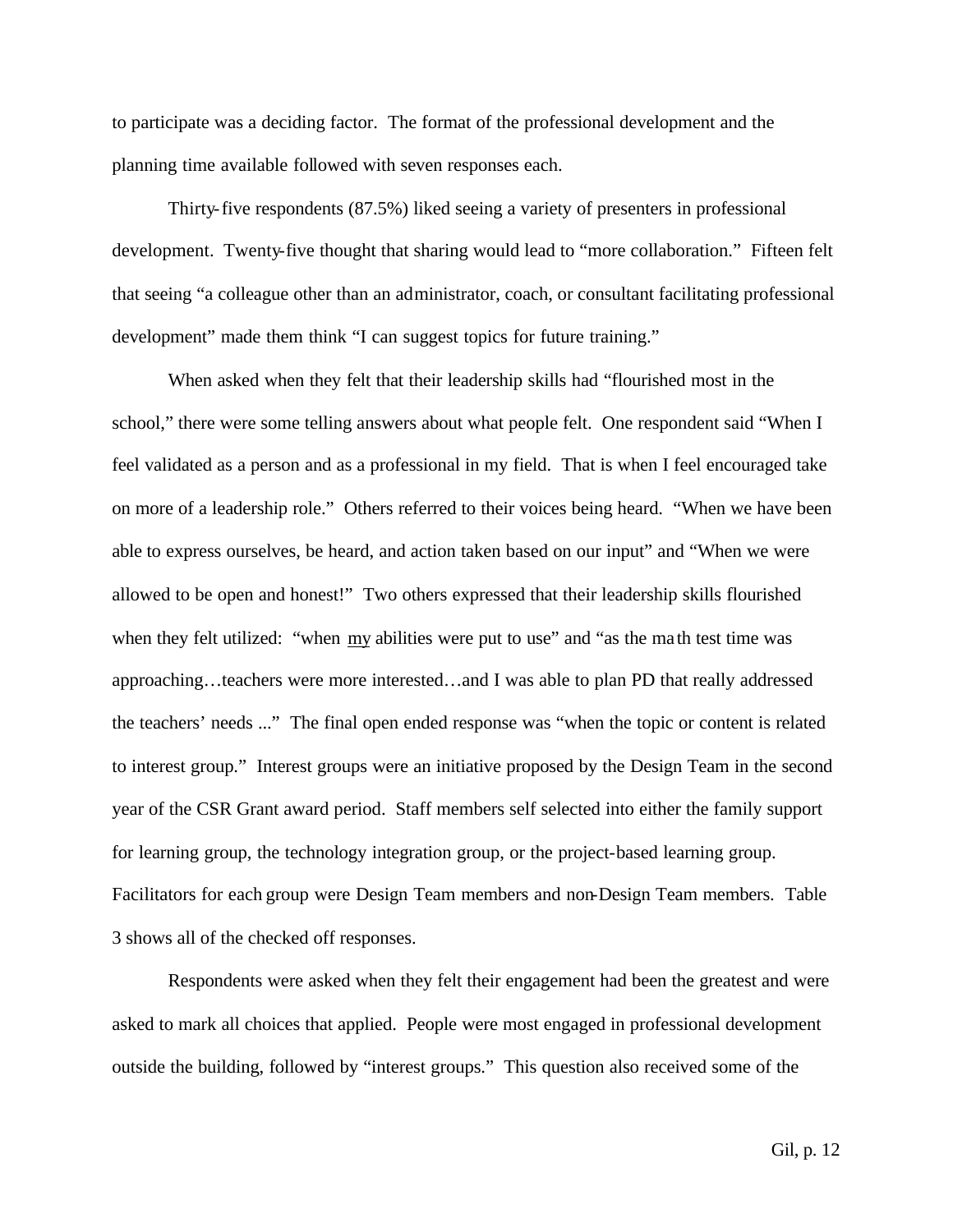greatest amount of open-ended responses. The respondents expressed that their engagement was highest when "my input was valued," when creativity was allowed, and when "the presentation offered something I could actually use in the classroom."

| Table 3                                                |    |  |
|--------------------------------------------------------|----|--|
| When Has Your Engagement Been The Greatest? $(n = 40)$ |    |  |
| Professional development out of the building           | 17 |  |
| Interest groups                                        | 16 |  |
| Grade meetings                                         | 15 |  |
| <b>School Teams</b>                                    | 8  |  |
| Committee meetings                                     |    |  |
| Other (specify):                                       | 4  |  |

Higher levels of engagement were influenced by "the topic or content of the session" (20 of the 40 responses). Personal choice was second with 13 responses and "who was presenting" received 10 responses. Personal energy level also had an impact on higher engagement. In terms of format, "having hands-on activities" and working in small groups each received 24 responses. "Opportunities for discussion" received 23 responses.

When asked what would motivate them to introduce outside activities or resources, half of respondents selected "knowing what kind of time frame would be allotted to me for activity implementation and planning." Eighteen respondents selected "being directly involved in the planning." In open-ended responses, two couple of respondents pointed to knowing that the "information would be welcomed by colleagues," another respondent noted that "administrative support and encouragement" would motivate them.

Interviews helped me to look deeper at teachers' perceptions of themselves as leaders. Four of the eight Design Team members were interviewed. They were asked about their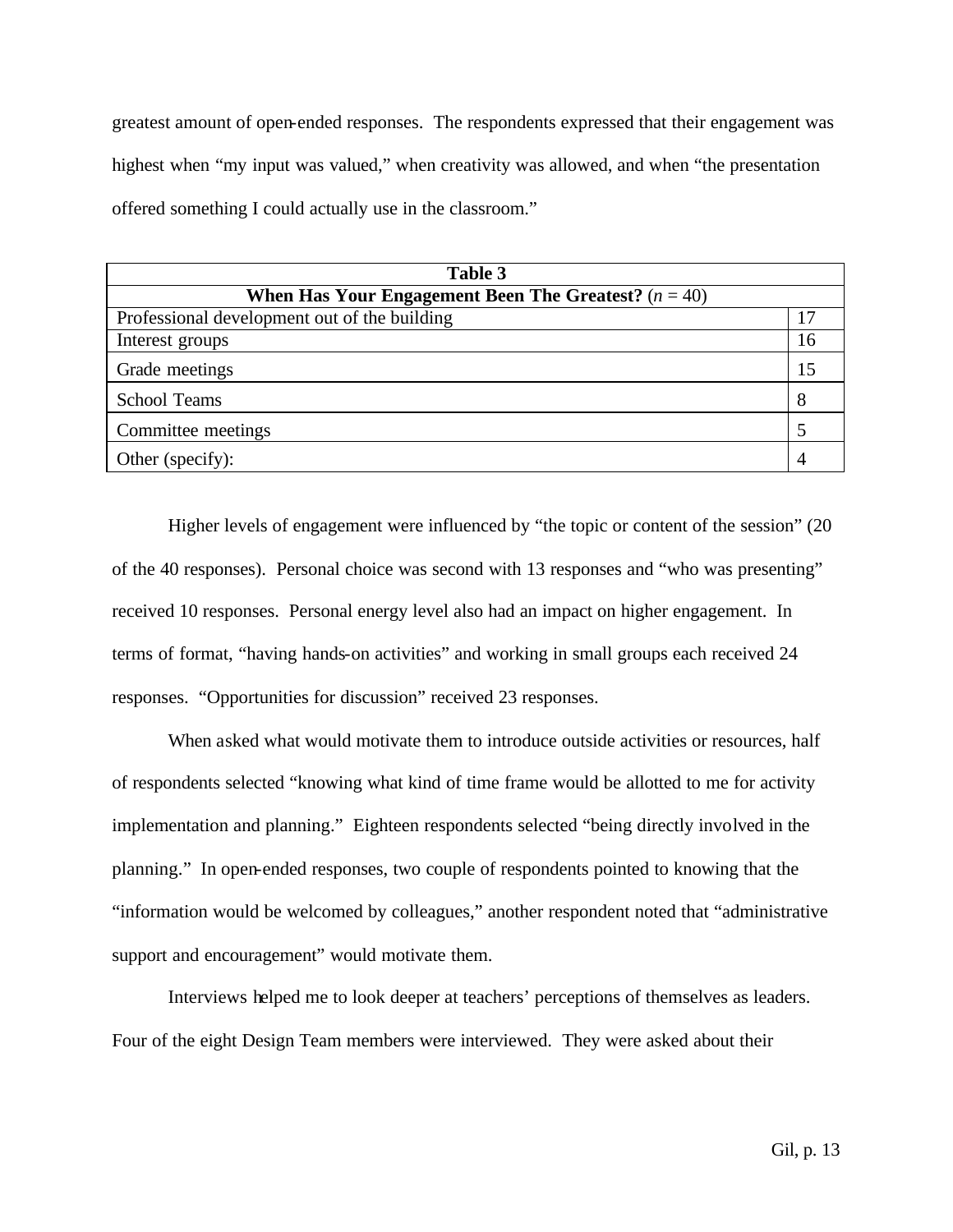teaching background, whether or not they saw themselves as leaders, and what they felt the successes and greatest challenges of the Team had been.

The membership's teaching experience ranges from five years to 28 years. The team is comprised of elementary and middle school teachers, general and special education teachers and teachers of bilingual classes and monolingual classes. Classroom and out-of-classroom teachers are represented as well. The school's principal is also a member of the Design Team.

Three out of 4 members interviewed saw themselves as leaders. A couple of members said that just in being a teacher there was leadership involved. One commented that she does not consider herself a leader. The 28-year veteran said she is "getting closer to becoming one." All four members who were interviewed joined the Design Team because they wanted to become more "involved" in the school. Two mentioned being encouraged or being asked.

None of the four Design Team members had facilitated or planned professional development in their current school prior to joining the Design Team. Two of the respondents mentioned being very nervous prior to facilitating, but feeling invigorated by the experience of working with their interest group. One of the Design Team members had not been a member when she first facilitated with an interest group. Interestingly enough, two of the members referred to the support they received from their co-facilitators when they talked about their first experience of this kind with professional development. They were referring to "leaning on" each other. Those who felt their talents were being tapped felt that the Design Team was a major vehicle for this.

Successes named by the Team members included that the "relationship with (the school's parents) opened up," "camaraderie" with colleagues; and "the way we work as partners giving suggestions." The fact that there was always a chance that our suggestions would "actually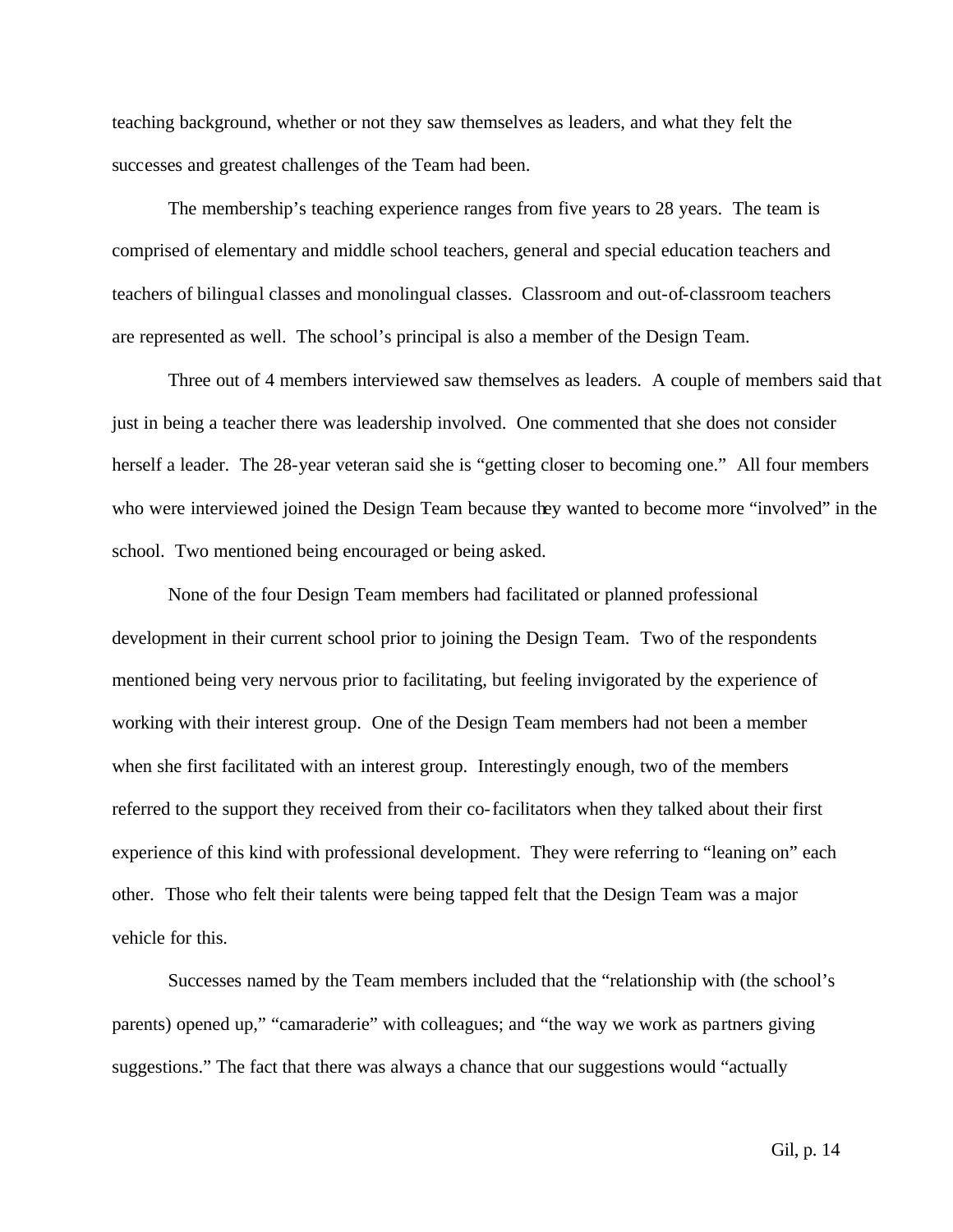happen, a chance that we could do something" was a success. Another member noted that the summer workshops in the CSR Summer training program were built on teacher input and "they (teachers) actually showed up, excited…(they) wanted to learn." She added that "sometimes (they just) want to be asked." She also referred to the Earth Day Celebration that came out of project-based learning interest group. While last year was the first time this celebration had been organized, this year one of the Assistant Principal's in the school called it an "annual" event. This member felt that the Assistant Principal's own bringing it up was significant.

One of the members, who has been a teacher for nine years and is now a coach, found her involvement to be "a boost to people, including myself, to do more in the school…(the Team has been) a very positive constant." The Team had a presence over the last several years, even while other elements in the school might have come and gone. Another teacher felt that surveys conducted by the Design Team to get staff feedback and the communication venues that were opened were successful. She and one of the other interviewed members also thought back to the first year of the CSR grant implementation when a curriculum showcase to share student work school-wide was organized.

When asked if their level of leadership would remain after the grant period was over, the response was an overwhelming "yes." One of the member felt if the "right people are in place" the good work begun would continue. She added "I'm not there for the grant, I am here for the school." Another answered "I hope so. I hope it increases." The third responded "I hope it does…I'm hoping to remain involved if the Team continues." The member with the most teaching experience answered "Yes. I am motivated to see things change for the better for students and teachers." This last response came from a teacher who, while a teacher for 28 years, had not participated in her schools as much as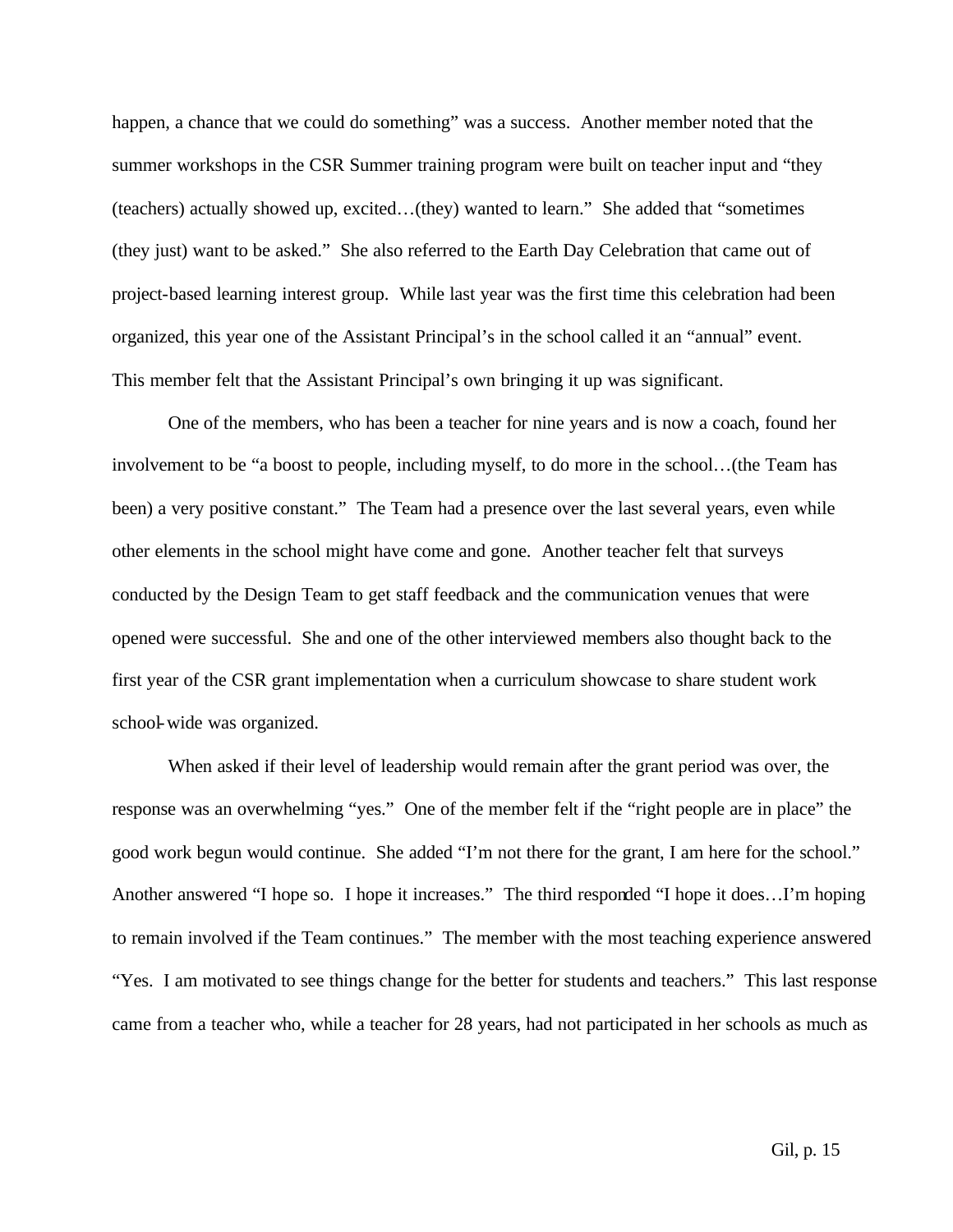she has in the last few years with the Design Team. She has seen some involvement through the special education unit, but not as much otherwise during her career.

In summer of 2004 and of 2005, the Comprehensive School Reform program sponsored a series of workshops for teachers and parents over the summer. The forms were used to gather data regarding staff interests and perceived need as well as facilitator involvement. In 2004, there were five staff members who volunteered and expressed interest in planning or facilitating workshops. As the CSR Facilitator, I facilitated the majority of workshops. This year's forms yielded eight responses from staff members willing to lead and facilitate workshops. Of the 16 different workshops offered, I am facilitating or co-facilitating five. The other workshops have been or will be facilitated by other teachers, both Design Team members and those who are not Design Team members.

#### **ANALYSIS**

The recurring themes found in the analysis of my log entries reflect the literature I studied in the course of my research. Several of the authors whose work I read wrote about ongoing support for change efforts, for fostering vision, and for nurturing professionalism and growth in leadership.

The information gathered through Design Team interviews and through reading my personal log indicates that the collaborative work and planning that took place motivated each of us and spurred us on to want to collaborate more and to do more to be involved in the school. The leadership survey also reinforced this notion, since staff members noted that seeing a variety of presenters made them feel that the sharing would lead to more collaboration. Barth writes that there is evidence that "when workers participate in decision-making, satisfaction and quality of work rise" (p. 130)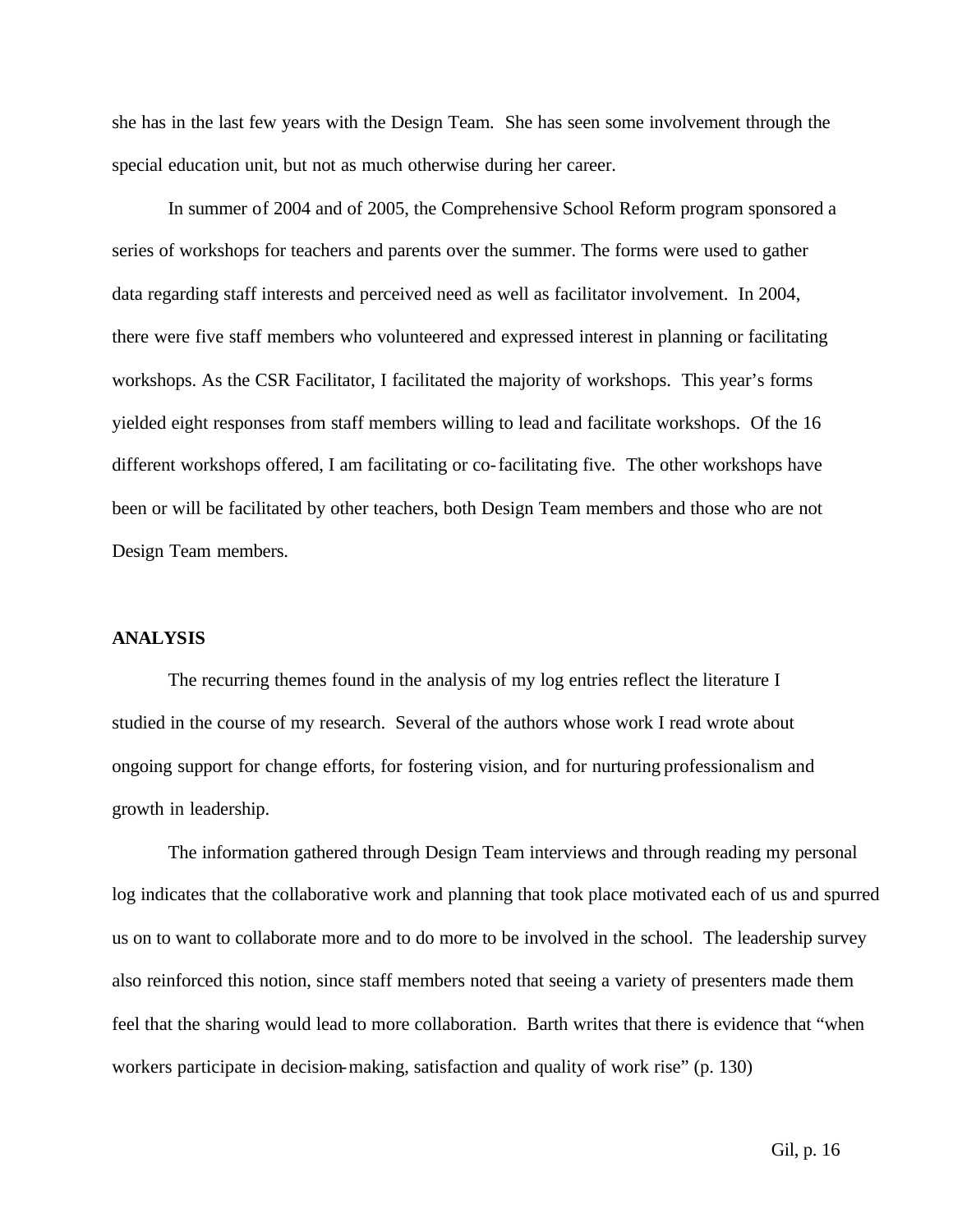The information shared by my school's staff through the leadership survey supports what Malcolm Knowles established as his four assumption about adult learning in 1973 (Knowles as cited in Zemke and Zemke, 1995). Adults tend to prefer self-direction, adults learn more effectively through experiential techniques, and adults want to learn a skill or acquire knowledge that they can apply to their immediate circumstances. More than half of survey respondents felt most highly engaged when they selected the topic of their professional development session. They favored handson presentations and opportunities for discussion, and felt their leadership skills flourished when they addressed the needs of the teachers with whom they work.

Attendance in the Comprehensive School Reform Summer Training Program was voluntary and the program was designed around staff feedback. The program received extremely positive feedback. By May of 2005, teachers and paraprofessionals were asking when the 2005 CSR Training Program catalogue would be coming out. One part of the success of this program may be that "with the choice of attending comes an openness to learn" (Barth p. 79). Furthermore, another key to the positive reaction to the summer training program is that people's voices are being heard and responded to almost directly. As Rust, Ely, Krasnow and Miller write, "It is well-documented that if change is to be effective, attention must be paid to teachers' voices, their concerns, beliefs, and experiences…" (p. 16). The environment is also less pressured than it is during the school year.

Over time, the CSR program has been able to "widen the circles of people who understand how to design and conduct program appropriate to their own settings" (McCallister, p. 37). The elements discussed above regarding the summer training program have facilitated this widening, The facilitation and collaboration of the Design Team over the three years of the CSR grant have helped those who have participated in the initiative and taken advantage of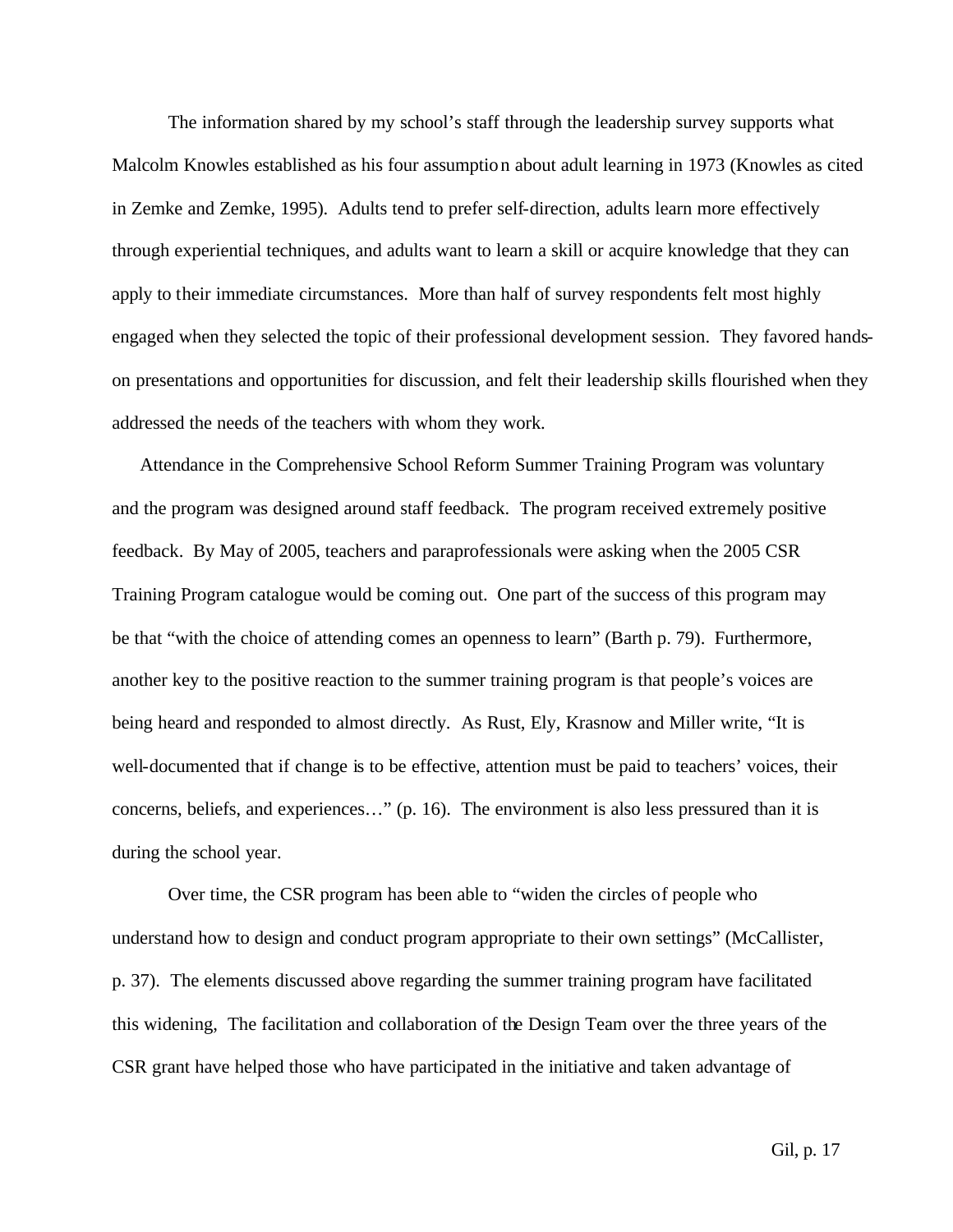training and teamwork involved have moved into, even if only once or twice, roles where they have become more willing to share of their talents and who can speak to the purpose of the reform initiative.

Furthermore, Design Team feedback was aligned with general survey data regarding how staff might be engaged participation and leadership widened by doing the following: addressing topics people feel "passionate about," tapping into people's talents and pulling those who are good at something to do that thing, and offering useful and applicable information. People were motivated by the topics being offered, and through getting more feedback as topics were discussed.

In writing about effective professional development, Guskey (2003) writes that ":the characteristics that influence the effectiveness of professional development are multiple and complex." As a Design Team, we not only planned, but we reflected. We used our own discussions as well as feedback from colleagues as to what kinds of programming we would want to pursue. We also talked about how we might be able to "fit" these plans into the sometimes competing mandates and school-based initiatives ( McCallister, p. 43). Through our work together, we on the team were able to support and give a voice to the kind of professional development we felt would be the best for reaching our colleagues and being meaningful. In the process, we were able to engage in what Sparks calls the "first tier" of professional development (2004). As Design Team members indicated in their interview responses, they felt their professional judgment was utilized in their work on the Design Team. As a result, we "experienced growth in professional judgment and skills…Professional learning of this type engages the intellect, involves…action and reflection, and builds relationships, all of which lead to continuous improvements in teaching and learning for all students" (Sparks, 2003). As my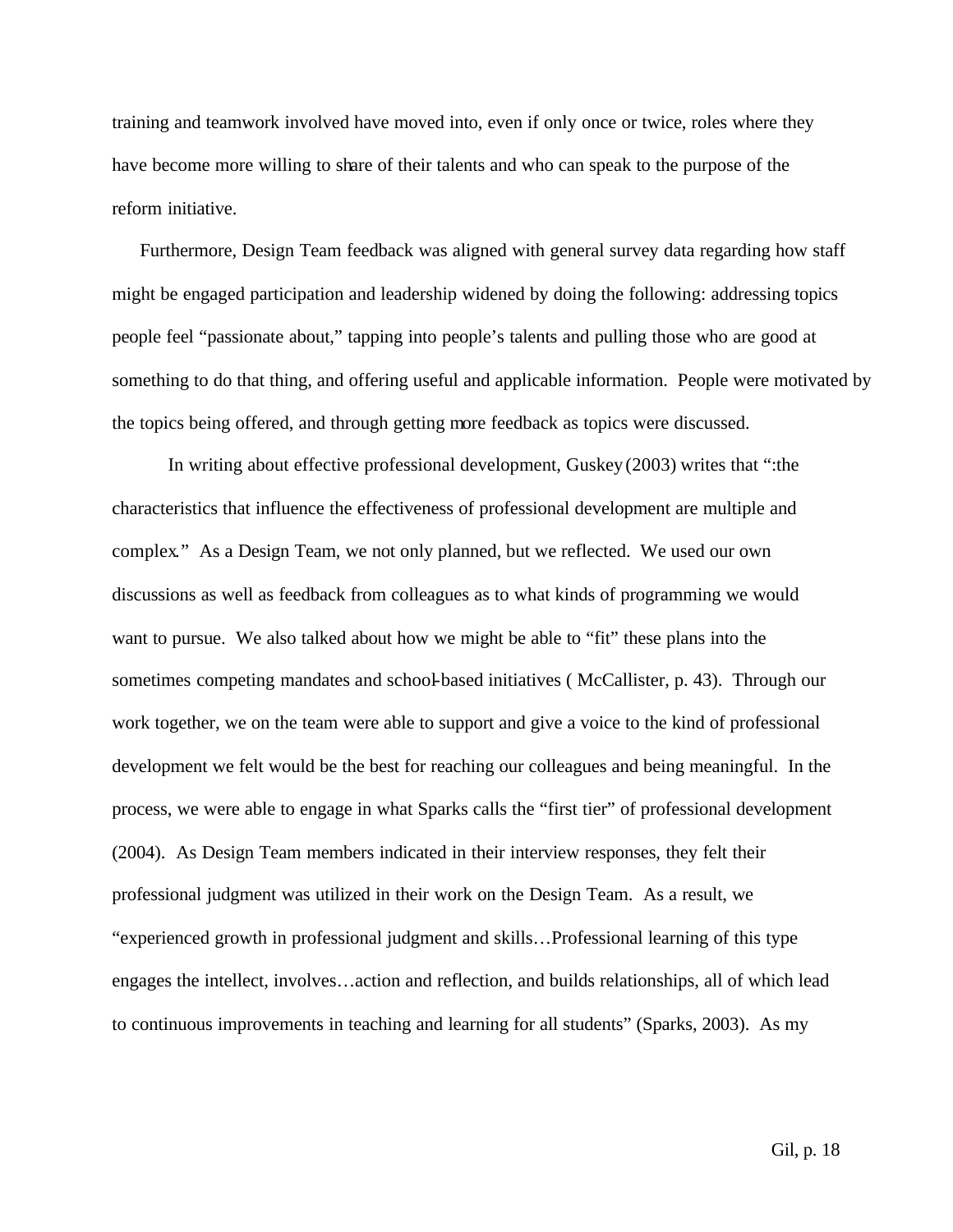conversations with the Design Team members told me, the knowledge gained by members seeped into their personal and in their teaching practice as well.

#### **WHAT I LEARNED**

Looking at the responses regarding leadership characteristics caused me to think about what I should strive to do as I continue to develop as a leader or should I decide to take on the formal leadership role as administrator. It also offered a framework for what kinds of structure I would need to put into place in order to help my colleagues grow professionally. In speaking to my colleagues, I learned that while we were developing strategies for, and planning professional development, the team experience itself was a professional growth opportunity.

As I read the literature and saw in it what I strongly believed and agreed with, I knew that many, many administrators and leaders would also agree with the concepts and ideas presented about community. I think that most people would. The issue, however, is not to leave these ideas and this vision of collaborative professional community and the development of leadership on a surface level or just pay it lip service. How do you REALLY make it happen? I decided that the way to make community building and distributed leadership a reality for more people is to make structures that cause teachers to have positive experiences which they will value for a long time. Encourage these teachers to become leaders and decision-makers who can then build structures like those they have worked under. Having experienced productive, positive and genuine shared leadership, and valuing these experiences, those leaders will prioritize the structures that need to be in place and make these a part of their vision as they lead.

Finally, my experience with this project shows that what seems like a negative happening can actually be serendipitous. As I was getting set to complete my data tallying and analysis, I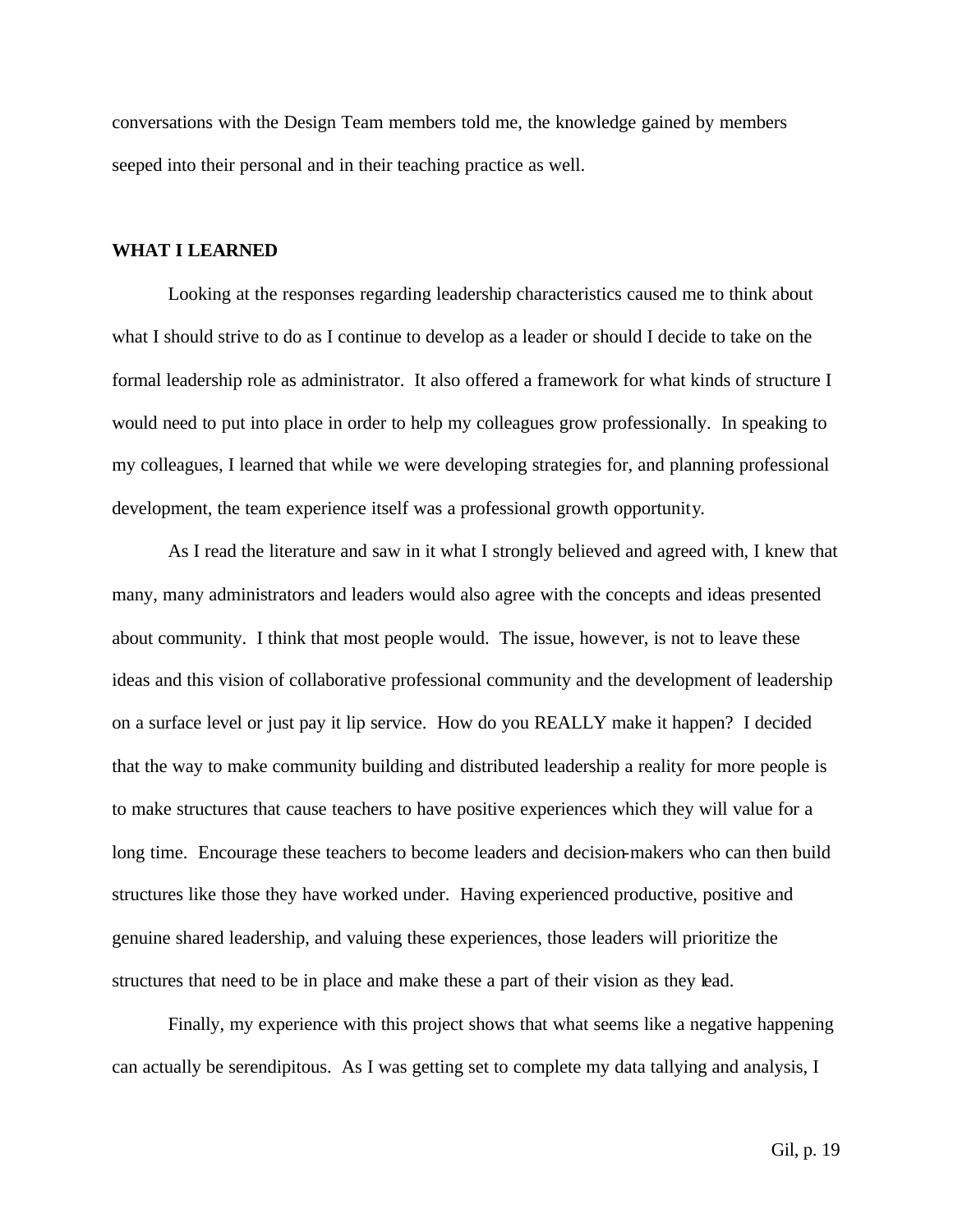found all of my surveys missing. After all the work of putting the survey together, working with my administration and Team to revise the survey, give staff the survey and conduct initial reviews of the information, my data was gone. While this was quite disappointing and potentially disastrous, the final outcome was actually just the opposite. The missing data caused me to have to think about how I would gather data relevant to my study in a short time. The result was that I had to refocus and target where I might be able to find further, richer data. This is when I decided to focus on the Design Team. The unexpected and ill-timed turn of events actually injected new life into my action research.

## **SUMMARY OF DATA**

The literature regarding adult learning, school improvement and change agents and effective professional development points to a need to plan carefully and to respond to the needs of the learner in an appropriate manner for his context. Through the use of a leadership survey, interviews with my school's Design Team members, keeping a log of my own experiences as a facilitator and comparing two years' response forms, I have been able to pull out certain key pieces of data regarding leadership.

- **Educators recognize that they can play a leadership role in their school.** The majority of teachers and paraprofessionals (81%) in the school who responded to the survey (40), felt that teachers could have leadership roles in the building. Two-thirds of the respondents selected "Design Team Members" as potential leaders.
- **There are recurring themes concerning educators' views on why they participate actively or lead.** Some themes emerged regarding why teachers and paraprofessionals agreed to participate in the facilitation or planning of professional development, when they felt most engaged in professional development, or when felt their leadership skills flourished most in the school. These were when teachers felt valued and encouraged, when they felt the topics being presented were relevant to their practice, when they were allowed to express themselves honestly, and when they were able to be creative.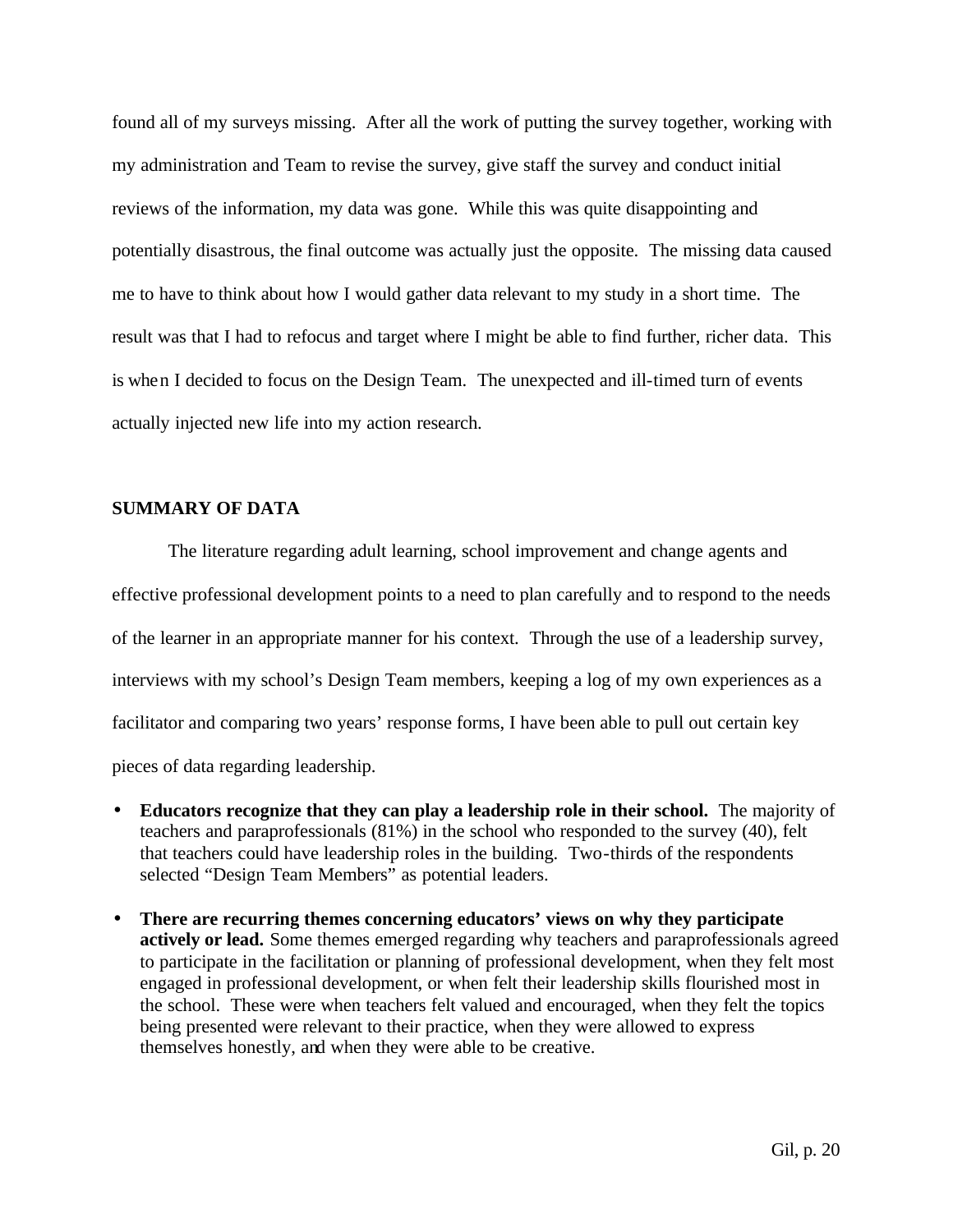• **The Design Team served as a vehicle for professional growth.** No members of the Design Team had ever facilitated professional development in their current school until they became members of the Design Team. Members felt that positive outcomes came from the partnerships they formed with each other on the team whether for discussion at meetings, presenting during professional development sessions, or planning school activities.

# **IMPLICATIONS**

- w Educators see potential for leadership in their roles as teachers and paraprofessionals. Time and other supports must be provided to develop a true team atmosphere where educators trust and work together for common goals that they have helped to develop.
- w Get to know teachers and recognize their areas of strengths and their talents. Students will not grow in schools where the adults do not grow, so making this a priority is essential.
- w Establish professional development that addresses the needs of educators in the building. Educators will respond to learning more about topics they are passionate about or feel they need to learn.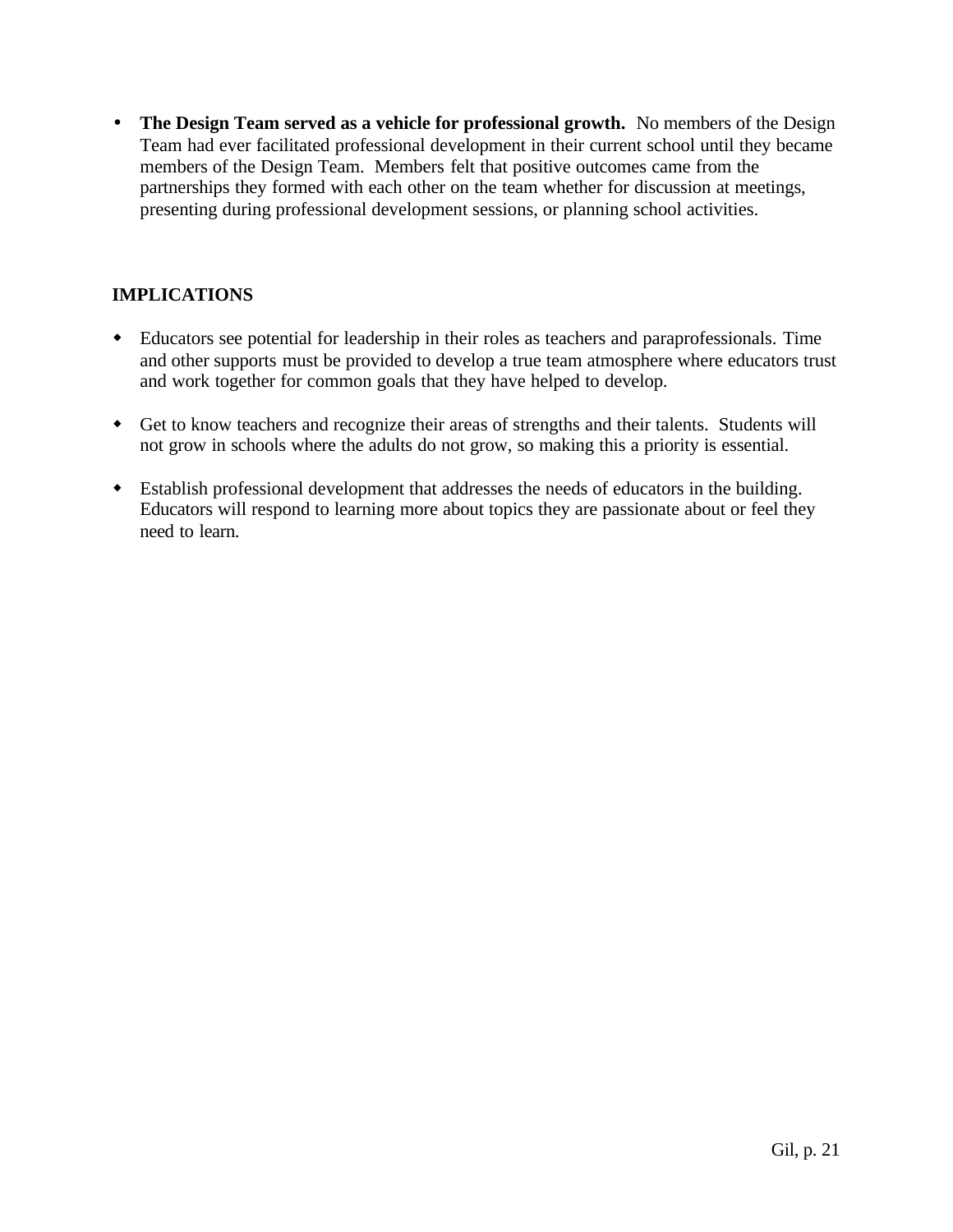## **Bibliography**

- Barth, R.S. (1990). Improving schools from within: teachers, parents, and principals can make the difference. San Francisco, CA: Jossey-Bass Publishers.
- Day, C. (1999). Professional development and reflective practice: purposes, processes and partnerships. Pedagogy, Culture & Society, Vol. 7, No. 2.
- Guskey, T. (2003). What makes professional development effective? Phi Delta Kappan, June 2003.
- Sparks, D. (2004). The looming danger of a two-tiered professional development system. Phi Delta Kappan, December, 304-306.
- Rust, F. and Friedus, H. (Eds.). (2001). *Guiding School Change: The Role and Work of Change Agents*. New York: Teachers College, Columbia University.
- Zemke, R. and Zemke, S. (1995). Adult learning: what do we know for sure? Training, June, 31-40.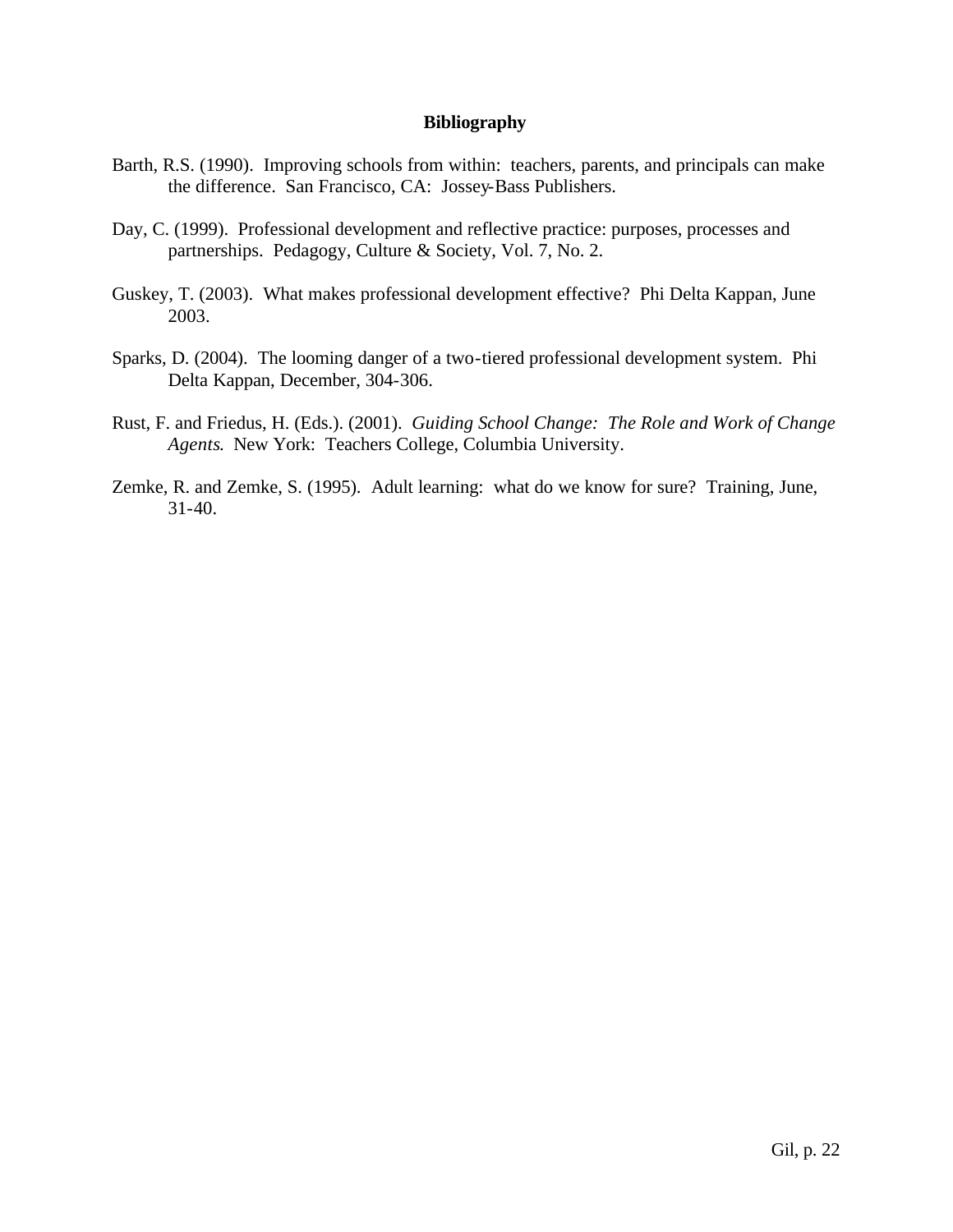# **APPENDIX**

Leadership Survey

Design Team Interview Questions

Design Team Charter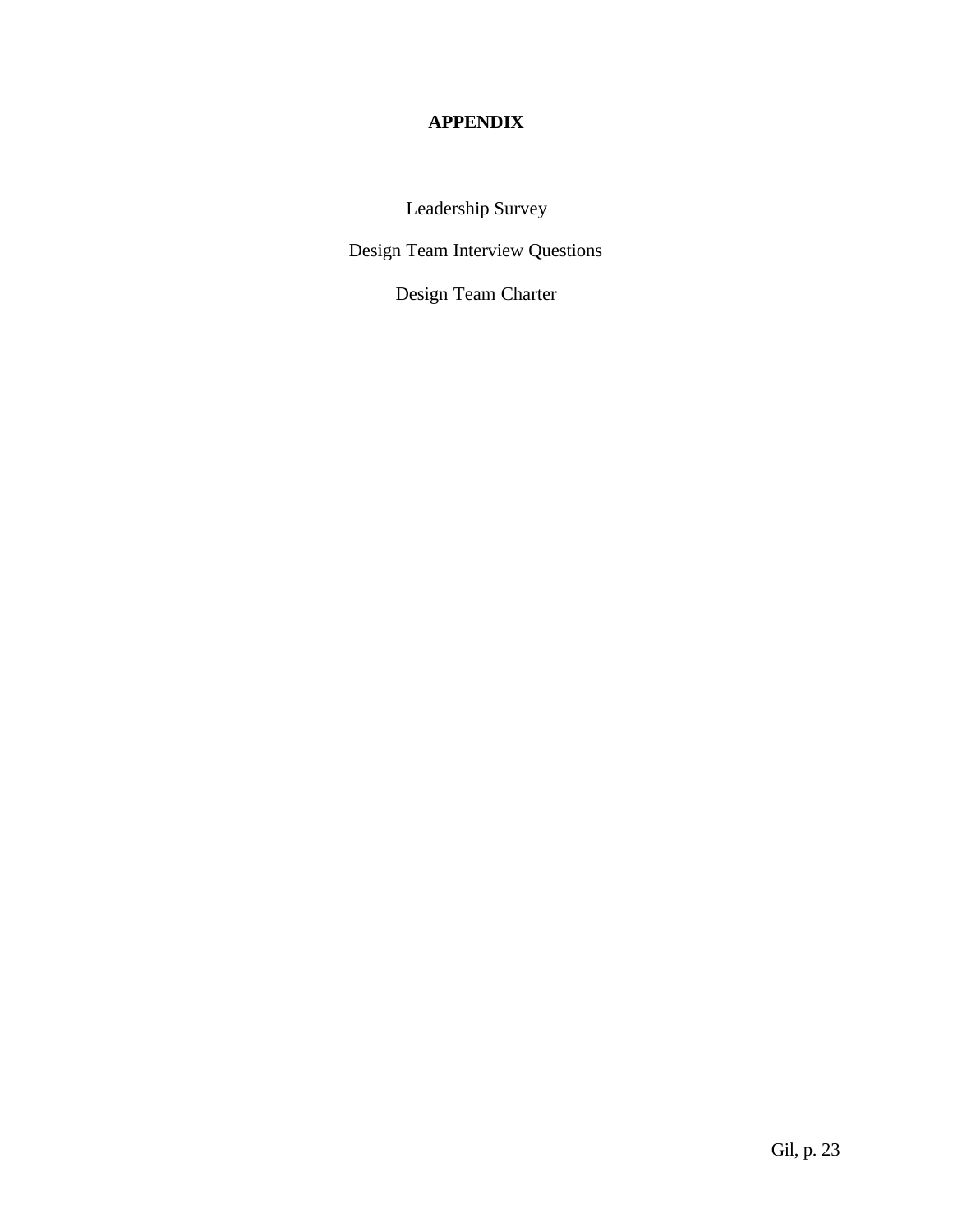*Dear Staff:*

*As part of our Comprehensive School Reform Program and our needs assessment for planning in the upcoming year, we have developed this leadership survey. The survey reflects our CSR strand related to distributed school leadership. In order to gain the most accurate picture of our needs, it is essential that all respondents answer questions as candidly as possible. Your responses will be kept completely confidential. Any findings summarized will not include any respondent's personal information. Thank you for completing this survey and helping make out reform efforts more successful.* 

**Role in the school:**  $\Box$  Teacher  $\Box$  Paraprofessional  $\Box$  Administrator  $\Box$  Other **Number of years in this role:**  $\Box$  0-5  $\Box$  6-10  $\Box$  11-15  $\Box$  16-20  $\Box$  more than 20 **Mark which grades you work with:**  $\Box$  Grades Pre-K to 2  $\Box$  Grades 3-5  $\Box$  Grades 6-8  $\Box$  Do you work with special populations (If Yes, specify):  $\Box$  Yes  $\Box$  No  $\Box$  ELLs  $\Box$  Special education

 $\Box$  Parents

 $\Box$  Paraprofessionals  $\Box$  Custodians  $\Box$  Security Officers

# **Who could have leadership roles in your school building? Mark all that apply.**

- $\Box$  Coaches
- $\blacksquare$  Teachers
- $\Box$  School Leadership Team Members
- $\Box$  Design Team Members
- $\Box$  Parent Coordinator
- $\Box$  Other (specify)

# **Please check off the five (5) characteristics you feel are most important for leaders to have.**

| $\Box$ friendliness                      | $\Box$ authority                    |
|------------------------------------------|-------------------------------------|
| $\Box$ respect for all community members | $\Box$ sense of humor               |
| $\Box$ firmness                          | $\Box$ ability to motivate others   |
| $\Box$ good listening skills             | $\Box$ good communication skills    |
| $\Box$ interpersonal skills              | $\Box$ expertise in their field     |
| $\Box$ instructional knowledge           | $\Box$ strong organizational skills |
| $\Box$ flexibility                       | $\Box$ ability to assign tasks      |
| $\Box$ decisiveness                      | $\Box$ approachability              |
| $\Box$ strong opinions                   | other                               |

# **Do you feel that there are opportunities for you to exercise leadership in the school?**  $\Box$  Yes  $\Box$  No If you answered "Yes," mark all that apply.

- $\Box$  In the classroom
- $\Box$  Grant/proposal writing
- $\Box$  Design Team
- $\Box$  School Leadership Team
- $\Box$  Being a group reporter at a professional development session
- $\Box$  Committees (e.g. RIF, interest groups, curriculum planning to structure grades)
- **P** Proposing activities to be implemented in the school building (e.g. Earth Day, motivational activities, workshop ideas)
- $\Box$  Selecting curriculum materials
- $\Box$  Facilitating professional development
- $\Box$  Planning professional development

Gil, p. 24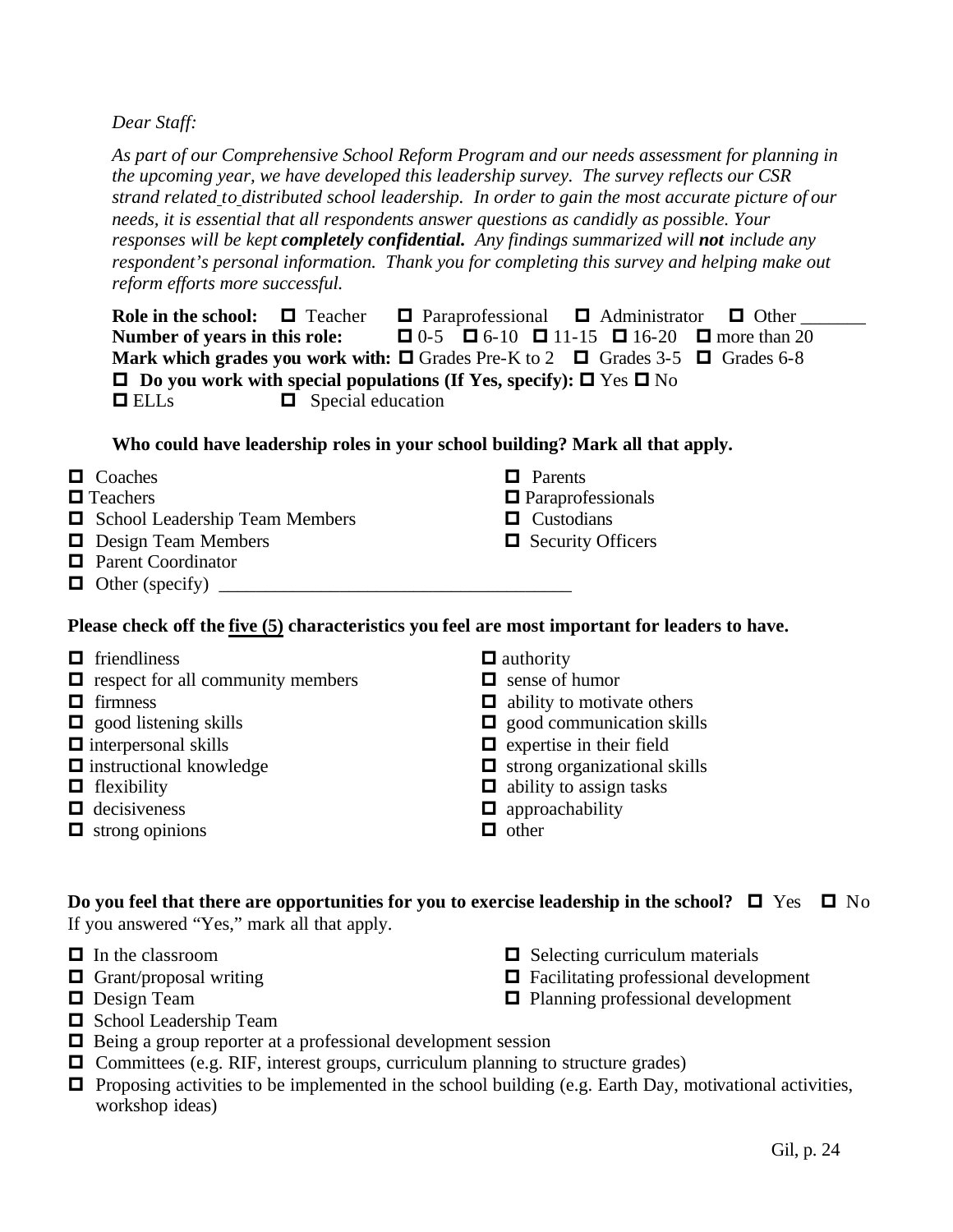| Have you ever participated in either of the following?                                                                                                                                                                                                                                                                                                                                                                                                   |                                                                                                            |  |  |  |  |
|----------------------------------------------------------------------------------------------------------------------------------------------------------------------------------------------------------------------------------------------------------------------------------------------------------------------------------------------------------------------------------------------------------------------------------------------------------|------------------------------------------------------------------------------------------------------------|--|--|--|--|
| Planning professional development                                                                                                                                                                                                                                                                                                                                                                                                                        | $\blacksquare$ Yes<br>$\blacksquare$ No                                                                    |  |  |  |  |
| Facilitating professional development                                                                                                                                                                                                                                                                                                                                                                                                                    | $\blacksquare$ Yes<br>$\blacksquare$ No                                                                    |  |  |  |  |
| If you marked "Yes," did you agree to participate? $\Box$ Yes                                                                                                                                                                                                                                                                                                                                                                                            | $\blacksquare$ No                                                                                          |  |  |  |  |
| If you marked "Yes," please indicate below all that apply. Feel free to add any comments.                                                                                                                                                                                                                                                                                                                                                                |                                                                                                            |  |  |  |  |
| $\Box$ Being encouraged<br>$\Box$ Who invited me to participate<br>$\Box$ Felt compelled to do it<br>I I thought I had something to offer<br>$\Box$ Felt my involvement would be positively received<br>$\Box$ Format of presentation was appealing                                                                                                                                                                                                      | $\Box$ Being encouraged more than once<br>$\Box$ Time (availability)<br>$\Box$ The planning time available |  |  |  |  |
| What do you think of when you see a colleague other than an administrator, coach or consultant<br>facilitating professional development? Mark all that apply.                                                                                                                                                                                                                                                                                            |                                                                                                            |  |  |  |  |
| $\Box$ It's good to see a variety of presenters.<br>$\Box$ I would like to be asked to facilitate.<br>$\Box$ The sharing will lead to more collaboration.<br>$\Box$ The facilitator is perceived to be an expert.<br>$\Box$ Perhaps I can help facilitate something too.<br>$\Box$ The facilitator/colleague is a positive<br>influence in the building.<br>$\Box$ I can suggest topics for future training.                                             |                                                                                                            |  |  |  |  |
| Have you seen a difference in your level of engagement over the last three years? (This refers to<br>professional development you have attended, planned or facilitated.)<br>$\blacksquare$ Yes<br>$\blacksquare$ No<br>If "Yes": Engagement level is $\Box$ greater $\Box$ lesser                                                                                                                                                                       |                                                                                                            |  |  |  |  |
| When has your engagement been the greatest? Mark all that apply.<br>$\Box$ Committee meetings<br>$\Box$ Professional development out of the building<br>$\Box$ Interest groups                                                                                                                                                                                                                                                                           |                                                                                                            |  |  |  |  |
| □ School Teams<br>$\Box$ Grade meetings                                                                                                                                                                                                                                                                                                                                                                                                                  |                                                                                                            |  |  |  |  |
| To what do you attribute the times you have experienced a higher level of engagement?                                                                                                                                                                                                                                                                                                                                                                    |                                                                                                            |  |  |  |  |
| $\Box$ I chose the topic of my session.<br>$\Box$ The topic or content of the session<br>$\Box$ Who was presenting<br>$\Box$ My personal energy level<br>$\Box$ Other (specify):<br>$\Box$ Format of the session (mark all that apply from the items below)<br>$\Box$ Being able simply to take in information<br>$\Box$ Opportunity for discussion<br>$\Box$ Having hands-on activities, movement<br>$\Box$ Small group size<br>$\Box$ Large group size |                                                                                                            |  |  |  |  |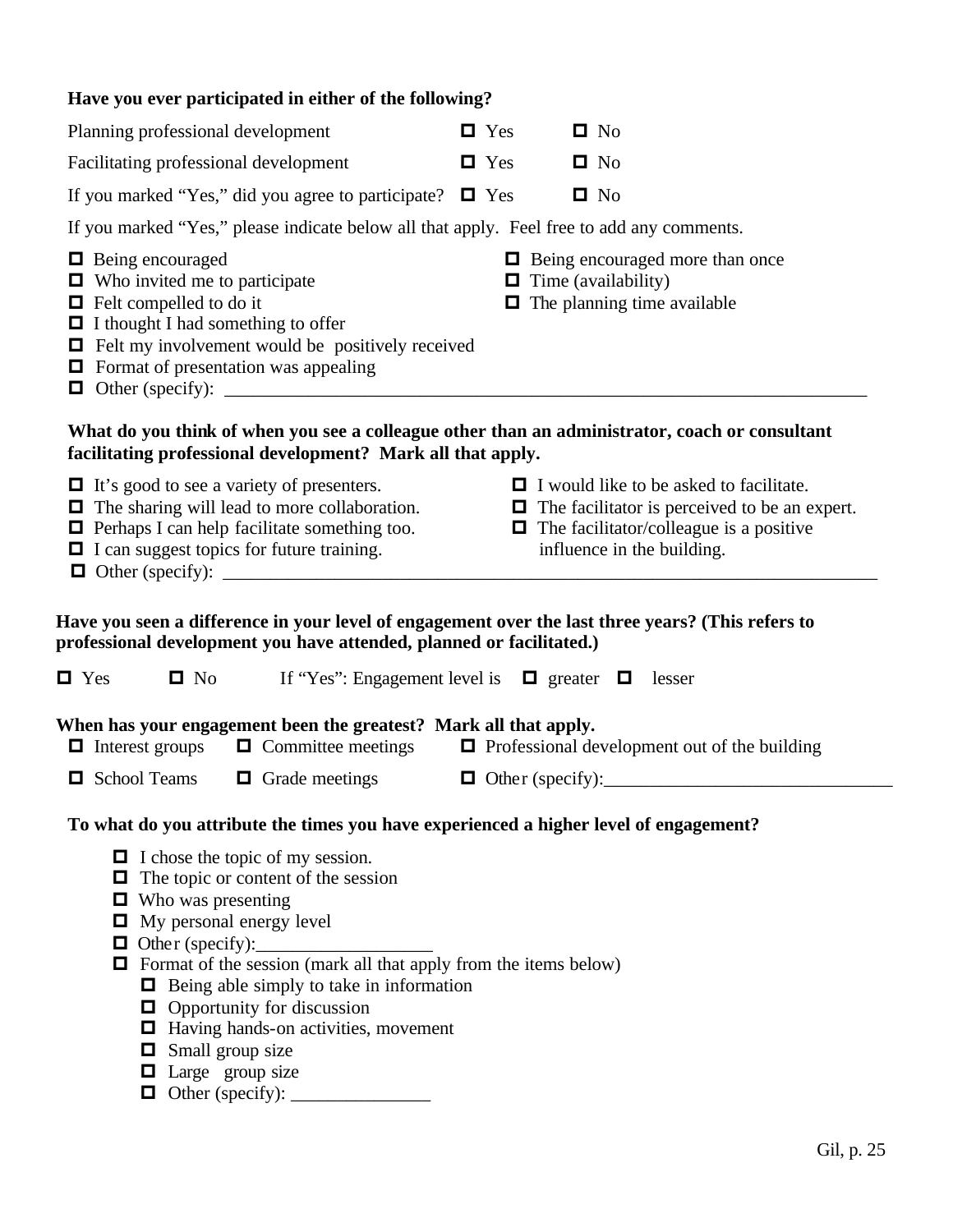# **When do you feel your leadership skills have flourished most in the school?**

| What would motivate you to share or introduce outside activities or resources that you<br>know about within the school? (e.g. interesting books, materials, activities, people)<br>$\Box$ Knowing how the event or activity would be scheduled or programmed<br>$\Box$ Being directly involved in the planning<br>□ Knowing what kind of time frame would be allotted to me for activity implementation and<br>planning |
|-------------------------------------------------------------------------------------------------------------------------------------------------------------------------------------------------------------------------------------------------------------------------------------------------------------------------------------------------------------------------------------------------------------------------|
| Are you involved in any other type of professional development outside of your school<br>building?                                                                                                                                                                                                                                                                                                                      |
| Mark all that apply.                                                                                                                                                                                                                                                                                                                                                                                                    |
| $\Box$ Graduate courses                                                                                                                                                                                                                                                                                                                                                                                                 |
| $\Box$ Informal visitations to other classrooms or schools                                                                                                                                                                                                                                                                                                                                                              |
| <b>O</b> Conferences and workshops: How do you know about these?                                                                                                                                                                                                                                                                                                                                                        |
| □ Educational organizations: Name(s) of organization(s) _________________________                                                                                                                                                                                                                                                                                                                                       |
|                                                                                                                                                                                                                                                                                                                                                                                                                         |
|                                                                                                                                                                                                                                                                                                                                                                                                                         |
| Would you like to share what you've discussed/learned through the opportunities above?<br>$\blacksquare$ Yes $\blacksquare$ No<br>(If yes, please provide your name below.)                                                                                                                                                                                                                                             |
| If "Yes," what format(s) most interest(s) you? Mark all that apply.                                                                                                                                                                                                                                                                                                                                                     |
| $\Box$ One-on-one to inform and have someone else share the information                                                                                                                                                                                                                                                                                                                                                 |
| $\Box$ 100-minute professional development block                                                                                                                                                                                                                                                                                                                                                                        |
| $\Box$ Grade meeting                                                                                                                                                                                                                                                                                                                                                                                                    |
| $\Box$ Study group                                                                                                                                                                                                                                                                                                                                                                                                      |
| $\Box$ Share time/lunch 'n learn                                                                                                                                                                                                                                                                                                                                                                                        |
|                                                                                                                                                                                                                                                                                                                                                                                                                         |
|                                                                                                                                                                                                                                                                                                                                                                                                                         |

# **Please feel free to add any additional comments.**

**Name (optional): \_\_\_\_\_\_\_\_\_\_\_\_\_\_\_\_\_\_\_\_\_\_\_\_\_\_\_\_\_**

*THANK YOU!!*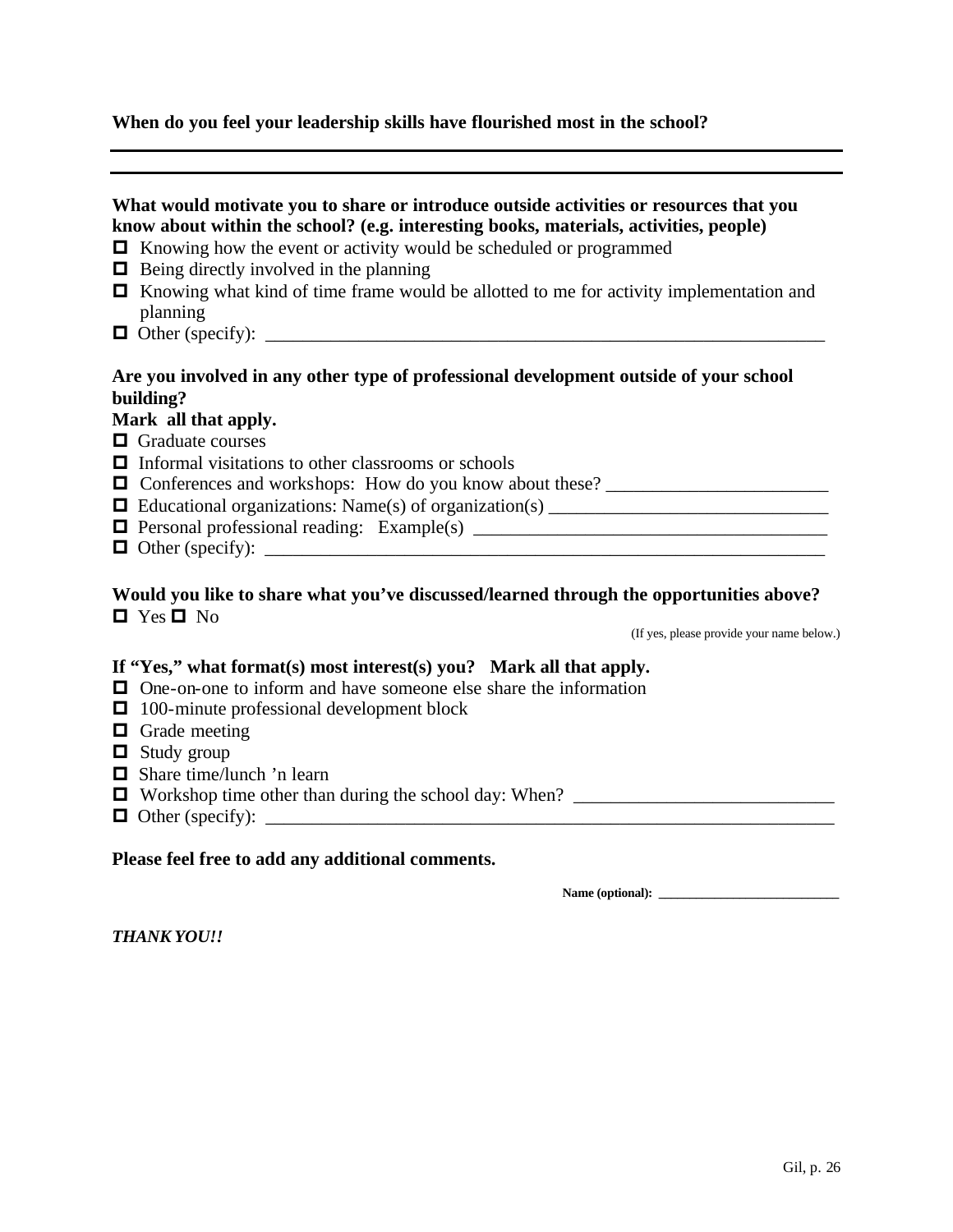# **Leadership by Design: How a Team Experience Shaped Teachers' Views of Themselves as Leaders**

# **Design Team Interview Questions**

How many years have you been teaching?

What kinds of schools (grades, demographics, public/private)?

Do you see yourself as a leader in the school/? How?

Do you feel your talents are being tapped here in your work environment? Through which means?

Why did you join the Design Team?

Did you see yourself as a leader prior to DT?

How would you characterize your own involvement as a leader over the course of your career? (More or less at certain times, more/less opportunities, variety of opportunities, types of involvement)

Had you facilitated any PD previous to joining the DT? How did you feel when you were facilitating/why did you do it?

In what ways might PD foster leadership?

What do you think the biggest success of the DT has been? Why did you choose this?

What do you think the least successful endeavor of the DT has been?/What goal has not been met? Why did you choose this?

What has been the DT's biggest challenge?

Do you think there has been any connection between how often you've been able to attend meetings and how engaged you/motivated you are in DT activity? (specify)

Did the kind of work you have done with the DT have any impact outside of the school/classroom? (make you interested in any areas of education, research, social issues overall)

Do you think your role on the DT has had any impact on others (colleagues)? Have colleagues or administrators turned to you as a leader?

What do you believe would widen the school's core of participants/leaders?

How do you meet your needs when there is something you feel you need to learn?

When have you felt that you were being encouraged to use your "professional judgment the most"?

Do you think your level of leadership will remain after the CSR grant period is completed?